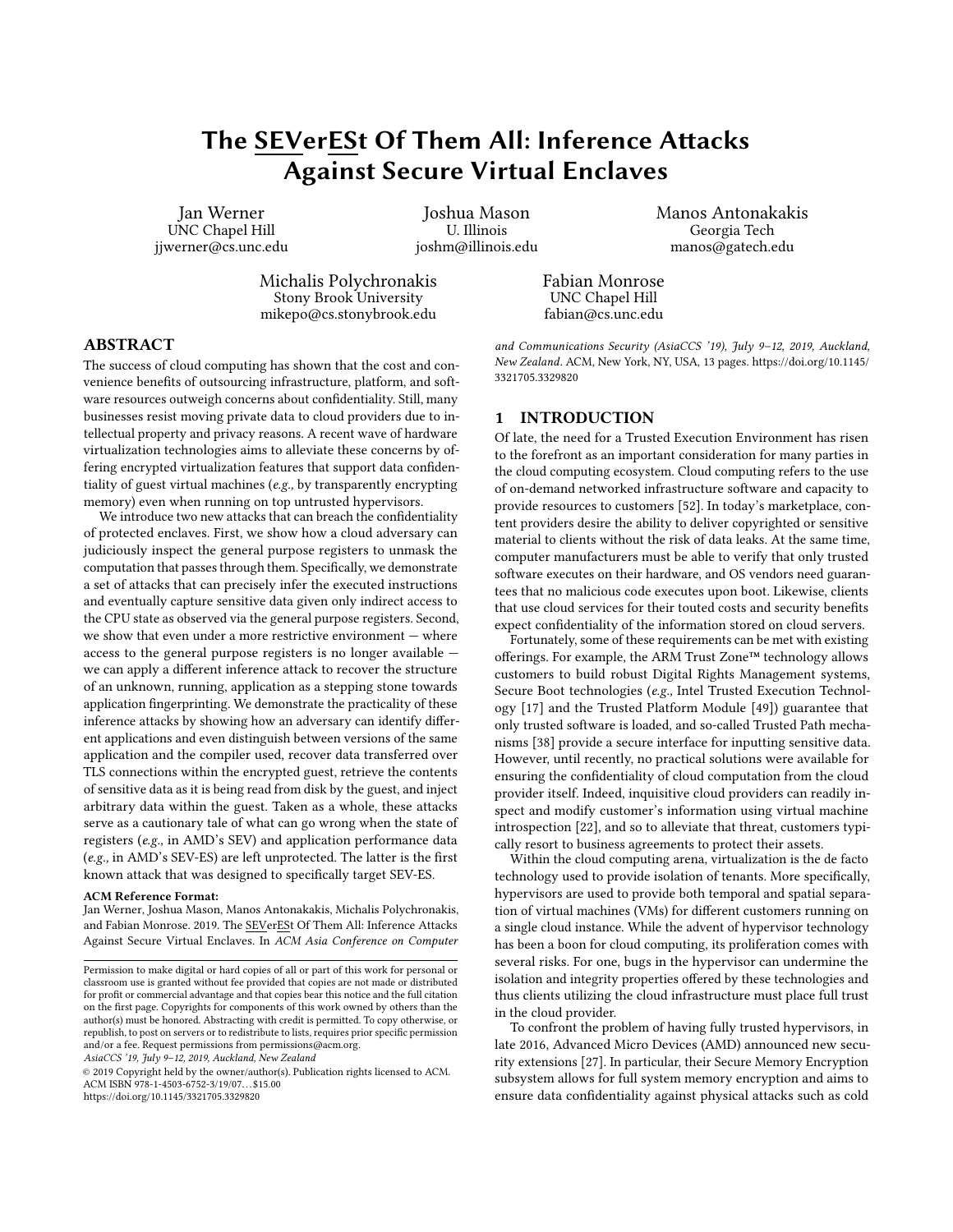boot and DMA attacks [\[21\]](#page-11-6). A second extension, dubbed Secure Encrypted Virtualization (SEV), couples memory encryption with virtualization extensions that allows for per virtual machine memory encryption. SEV takes a bold step forward by aiming to protect virtual machines not only from physical attacks, but from other virtual machines and untrusted hypervisors. A third extension, coined Secure Encrypted Virtualization with Encrypted State (SEV-ES) [\[26\]](#page-11-7), builds upon SEV and purportedly allows for encryption of all processor registers when the VM is paused. These new extensions provide a private, per-virtual machine memory encryption solution that is performed entirely in hardware, independently from the virtual machine manager. Accepting the importance of cloud confidentiality, some cloud providers have recently announced the availability of such security protections on their platforms<sup>[1](#page-1-0)</sup>. Somewhat at odds with this acceptance, however, is the fact that while cloud providers stipulate that the customer is responsible for complying with an acceptable use policy (AUP), they reserve the right to review the applications and data for compliance with the AUP.

These new cloud platforms are built around a threat model where "an attacker is assumed to have access to not only execute user level privileged code on the target machine, but can potentially execute malware at the higher privileged hypervisor level as well" [\[27\]](#page-11-5). The conjecture is that even under these circumstances, secure encrypted virtualization provides assurances to help protect the guest virtual machine code and data from an attacker. In this paper, we investigate the extent to which existing encrypted virtualization technologies do in fact provide the desired security guarantees in term of a guest VM's data confidentiality. We argue that such an investigation is particularly timely, as the complexities of hardware implementations coupled with software deployment challenges and push-to-market pressures, have led to commercially available technologies (like SEV) leaving general purpose registers unprotected. Although such a design decision immediately raised concerns about the potential for data leakage [\[32\]](#page-11-8) when SEV was first announced, these concerns were largely dismissed due to the seemingly challenging nature of mounting such an attack — namely that a malicious hypervisor would still be completely "blind" in terms of the guest VM's memory state, thereby making such attacks difficult to pull off in practice.

Unfortunately, we show that this is not the case. As we demonstrate later, this design decision opens the door to a new class of attacks that allow a cloud adversary to fully breach the confidentiality of a protected guest VM by judiciously inspecting the state of the underlying general purpose registers. To that end, we introduce a new class of CPU register inference attacks that can precisely infer a victim VM's stream of executed instructions, and eventually leak sensitive data given only indirect access to the CPU state as observed via the general purpose registers. Using SEV as our main use case, we demonstrate the practicality of this new class of inference attacks by showing how an adversary can efficiently recover data being communicated over TLS connections within the encrypted guest, retrieve the contents of sensitive data as it is being read from disk by the guest, and inject arbitrary data within the guest via Iago-style attacks [\[8\]](#page-11-9), without any prior knowledge about the memory state of the guest VM. We believe such attacks

directly apply to any security designs that leave register contents unprotected.

Additionally, we present a novel application fingerprinting technique that allows a cloud adversary, or malicious tenant, to precisely identify the applications running in the SEV-ES protected machine, including details such as the version and the compiler used to build the target application. To do so, we introduce a new binary-level signature that captures the uniqueness of the layout of functions in an application, demonstrate how to efficiently collect the data from a performance measurement subsystem, and use the collected data to perform matching on a data store of target applications (e.g., AUP forbidden services like Bitcoin mining).

In summary, our work makes the following contributions:

- (1) We introduce a new class of register inference attacks for unveiling information in secure enclaves wherein the adversary only has intermittent access to the CPU registers.
- (2) We present concrete implementations and empirical analyses of attacks (e.g., on SEV) that demonstrate how a cloud adversary (or a tenant that exploits bugs in the hypervisor) can unveil sensitive data of protected VMs.
- (3) We introduce a new fingerprinting technique for precisely identifying applications running in secure enclaves that do not leak register state. For that, we leverage application performance data to uncover structural properties of applications running in the guest VMs.
- (4) We suggest mitigations for the uncovered weaknesses, as well as directions for future work.

Our attacks not only validate the security community's speculation that leaving general purpose registers unencrypted may eventually lead to data leakage, but highlight the powerful nature of the attacks that become possible in the context of secure virtualization technologies when only limited information is available to an adversary. Additionally, we show that designing secure virtualization platforms is far more difficult than it seems — especially in terms of cloud confidentiality. Our ultimate goal is to raise awareness of this new class of inference attacks, with the hope that by doing so, our work will better inform future design decisions.

# 2 BACKGROUND

For pedagogical reasons, we briefly recap the architecture available by AMD as it is representative of the state of the art in this domain. Specifically, "Secure Encrypted Virtualization (SEV) integrates main memory encryption capabilities with the existing AMD-V virtualization architecture to support encrypted virtual machines. Encrypting virtual machines can help protect them not only from physical threats but also from other virtual machines or even the hypervisor itself" [\[27\]](#page-11-5). The Secure Encrypted Virtualization Encrypted State (SEV-ES) in addition to encrypting the main memory, protects the guest register state from the hypervisor. When SEV-ES is enabled, guest virtual machines are granted control over the exits to the hypervisor and the data that is provided during the exit.

The Key management is handled by the Platform Security Processor (PSP), thus software running on the main processor (i.e., hypervisor) can not access the memory encryption key. The PSP is responsible for providing guest measurements during VM provisioning, secure migration of the VM and guest VM debugging.

<span id="page-1-0"></span><sup>1</sup>https://arstechnica.com/gadgets/2017/09/azure-confidential-computing-will-keepdata-secret-even-from-microsoft/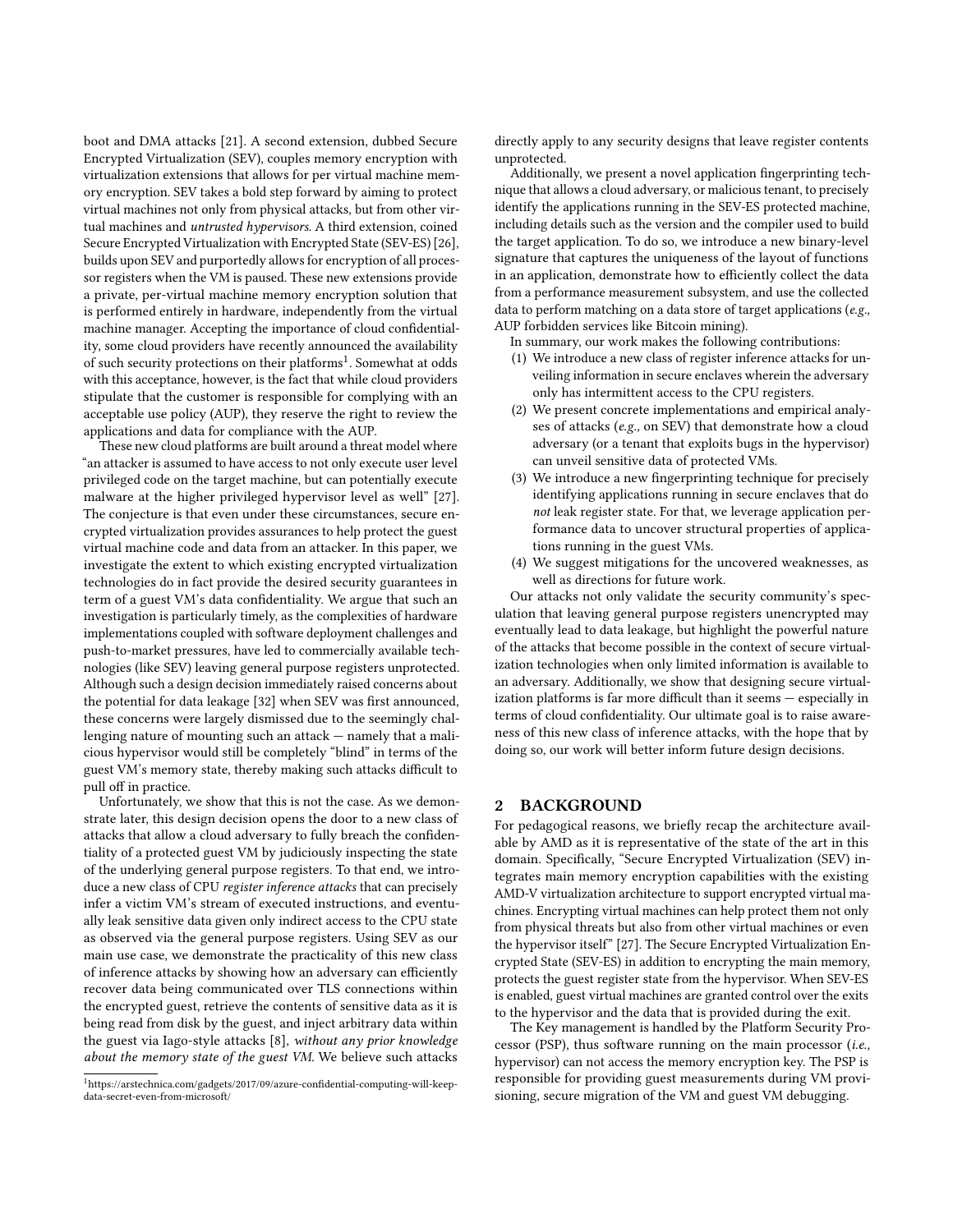<span id="page-2-1"></span>

| Technology                     | SGX                                                              | <b>SEV</b>                                                                                                   | SEV-ES                                                                                                  |
|--------------------------------|------------------------------------------------------------------|--------------------------------------------------------------------------------------------------------------|---------------------------------------------------------------------------------------------------------|
| <b>Protected zone</b>          | Enclave in userspace                                             | Virtual Machine                                                                                              | Virtual Machine                                                                                         |
| Scope                          | No access to registers                                           | Full access to guest registers                                                                               | Guest controls access to<br>registers                                                                   |
| Control of<br>state transition | Host controls the enclave                                        | Hypervisor controls<br><b>VMEXITs</b>                                                                        | Guest controls most<br>of VMEXITs                                                                       |
| Available<br>information       | Software executing<br>in the enclave,<br>page faults             | Software executing in the enclave [36], [24],<br>Register state, page faults, debug events                   | Application performance<br>data (virtual addr, physical addr,<br>instruction type (branch, load/store)) |
| <b>Attacks</b>                 | Data in the enclave<br>$[41]$ , $[30]$ , $[31]$ , $[53]$ , $[7]$ | Recovery of specific data[36], [24]<br>Replay of code [24]<br>Recovery of instructions executed [this paper] | Structure of an application [this paper]                                                                |

Table 1: Comparison of secure enclave technologies and attacks.

For efficiency, memory encryption is performed using a high performance AES engine in dedicated hardware in the memory controllers. Each virtual machine is tagged with an associated encryption key, and data is restricted to only the VM using that tag. It is expected that the guest owner provides the guest image to the cloud system. The firmware assists in launching the guest and provides a measurement back to the guest owner. If the guest owner deems this measurement correct, they in turn provide additional secrets (such as a disk decryption key) to the running guest to allow it to proceed with start-up. The key is provided via a secure key management interface to ensure that the hypervisor never has access to it. Confidentiality of the guest is accomplished by encrypting memory with a key that only the firmware knows. The management interface does not allow the memory encryption key or any other secret state to be exported outside of the firmware without properly authenticating the recipient. This prevents the hypervisor from gaining access to the keys<sup>[2](#page-2-0)</sup>.

## 2.1 Register Inference Attacks

To re-cap, when SEV is enabled, the security processor is used to automatically encrypt and decrypt the contents of memory on transitions between the guest and the hypervisor. All that is left unencrypted are general purpose registers in the virtual machine control block and DMA pages used by the virtual input/output devices. To see why this is a cause of concern, let us first assume the expected deployment model where: the owner of the virtual machine verifies the platform measurements, the disk image of the VM is encrypted and cannot be read by the hypervisor, and the guest policy is set to prevent the debug access to VM memory. Additionally, the hypervisor has access to shared memory regions (e.g., input/output data buffers), it can force the guest to exit, and it has access to the Virtual Machine Control Block (VMCB) that includes unencrypted processor registers (general purpose and machine specific).

With that in mind, recall that the CPU fetches instructions from memory locations indicated by the instruction pointer, then decodes and executes them. Optionally, the results can be stored in memory. Different types of instructions (e.g., arithmetic, logical, and storage) all operate on general purpose registers and memory locations. Special classes of instructions such as floating point arithmetic or hardware assisted encryption, operate on dedicated registers.

In Section [4,](#page-3-0) we show the security afforded by designs that leave register contents unprotected can be undermined by judiciously inspecting the general purpose registers and unmasking the computation that passes through them. By passively observing changes in the registers, an adversary can recover critical information about activities in the encrypted guest. Naïvely, one could do this by single stepping a target process from within the hypervisor, but doing so would incur a *significant* performance penalty that would be easily noticeable in the guest. Moreover, the amount of data collected (i.e., register contents) would quickly become overwhelming.

#### 2.2 Structural Inference Attacks

When SEV-ES is enabled, the register state in the Virtual Machine Control Block is no longer available. SEV-ES not only encrypts but also protects the integrity of the VMCB, thus preventing attacks on the register state. A new structure called Guest Hypervisor Control Block (GHCB) [\[4\]](#page-11-18) acts as an intermediary between the guest and the hypervisor during hypercalls. The guest dictates, via a policy, what information is shared in the GHCB. Furthermore, from a design perspective, VMEXITs are classified as either Automatic (AE) or Non-Automatic (NAE); AE events do not require exposing any state from the guest and trigger an immediate control transfer to the hypervisor. Performance measurement events, such as the delivery of an interrupt when the data is ready, are automatic events. In Section [4.3,](#page-6-0) we show how one can use data provided by the Instruction Based Sampling (IBS) subsystem (e.g., to learn whether an executed instruction was a branch, load, or store) to identify the applications running within the VM. Intuitively, one can collect performance data from the virtual machine and match the observed behavior to known signatures of running applications.

Before delving into the particulars of our attacks, we first review some pertinent related work to help set the broader context. For ease of presentation, Table [1](#page-2-1) provides a high-level overview of the protection provided by commercial offerings, the information leaked under each offering, and the types of attacks known to date. As noted we assume the ability to control the hypervisor running the secured VMs, but not any prior knowledge of the software running inside the VMs. The attack against SEV protected VMs requires access to general purpose registers (in VMCB), as well as the ability to control second level translation page faults. The attack against SEV-ES only assumes the availability of information from the performance measuring subsystem (i.e., IBS).

#### 3 RELATED WORK

Side-Channels. To date, numerous attacks (e.g., [\[29,](#page-11-19) [30,](#page-11-13) [33,](#page-11-20) [35,](#page-11-21) [50\]](#page-11-22)) have been proposed for leaking information across security domains by leveraging architectural or micro-architectural artifacts.

<span id="page-2-0"></span><sup>2</sup>This assumes a correct implementation of the PSP and so the vulnerabilities presented by CTS-LABS [\[12\]](#page-11-17) are out of scope.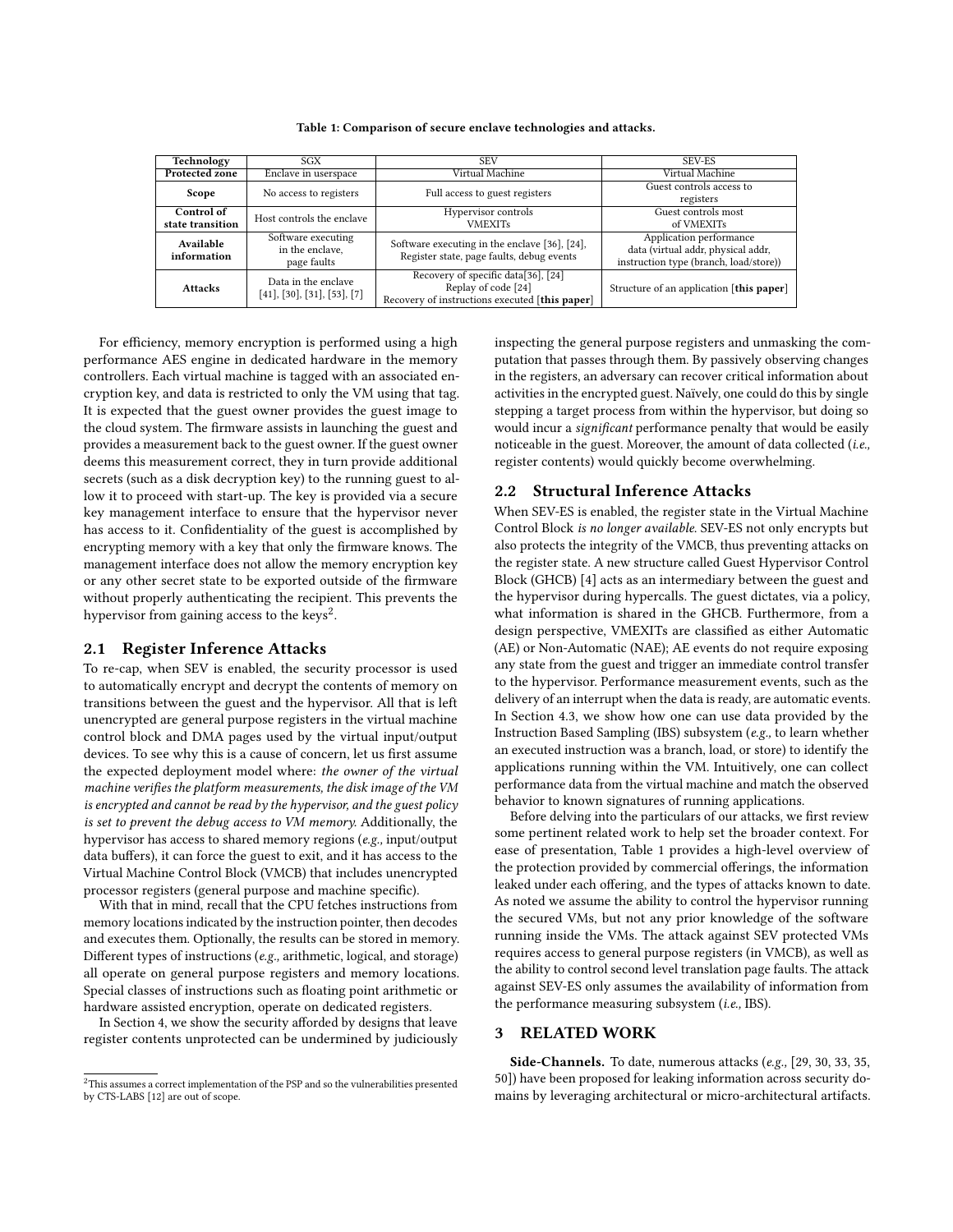Lee et al. [\[31\]](#page-11-14), for instance, demonstrated the feasibility of fine grained control flow attacks in an enclave. The attack takes advantage of the fact that SGX does not clear the branch history when switching security boundaries. Like other attacks [\[7,](#page-11-16) [41,](#page-11-12) [45,](#page-11-23) [58\]](#page-11-24) on SGX, the adversary model assumes the attacker knows the possible flows of a target enclave program (e.g., by statically or dynamically analyzing its source code or binary).

Using similar knowledge, Xu et al. [\[58\]](#page-11-24) introduce so-called controlled-channel attacks to extract information from victim enclaves. Such attacks exploit secret-dependent control flow and data accesses in legacy applications. The attacks are based on the observation that a processor in enclave mode accesses unprotected page table memory during the address translation process, and so a page table walk can be used to identify which pages were accessed. Specifically, they rely on sequences of page faults to identify specific memory addresses, and show that the page fault side channel is strong enough to extract sensitive data from enclave applications.

Wang et al. [\[53\]](#page-11-15) provide a review of memory and cache side channels, and propose a series of cache-line attacks related to address translation in CPU hardware. Their attacks achieve spatial granularity via cross-enclave PRIME+PROBE [\[20\]](#page-11-25) attacks or crossenclave shared DRAM attacks (e.g., [\[28,](#page-11-26) [40,](#page-11-27) [57\]](#page-11-28)) to extract sensitive information. More recently, Kocher et al. [\[29\]](#page-11-19) and Lipp et al. [\[33\]](#page-11-20) introduce ingenious micro-architectural attacks that trick the processor into speculatively executing instructions that ultimately leak information about a victim's memory address space. The interested reader is referred to [\[6,](#page-11-29) [34,](#page-11-30) [46\]](#page-11-31) for excellent surveys. As articulated in Table [1,](#page-2-1) these attacks are unrelated to what we study herein.

Attacks on SEV. Most germane are the ideas presented by Hetzelt and Buhren [\[24\]](#page-11-11) and Sharkey [\[44\]](#page-11-32). Hetzelt and Buhren [\[24\]](#page-11-11) analyzed the design documents for SEV and posit a series of attacks. The most powerful of their attacks tries to force leakage of information by introducing an interruption of the guest execution after protected data has been transferred from an attacker controlled memory location into an unencrypted register. The authors show how the gadgets used to force the vmexit can be located via static analysis, and used later in an online attack. Essentially, Hetzelt and Buhren [\[24\]](#page-11-11) argue that an adversary can perform a linear sweep of memory where the contents of the VM are dumped by forcing a vmexit to read the data moved to the unencrypted register.

Although the attack is plausible, it has several practical limitations. For one, it assumes the adversary has in-depth knowledge of the guest's operating system (e.g., the kernel binary layout). In fact, lack of knowledge of exact offsets renders the attacks [\[24,](#page-11-11) Section 5.1] infeasible. Most critically, the attack requires intricate knowledge of the memory allocation process in order to allocate an unencrypted page in the guest or to modify an encrypted page to remove the C-bit [\[27\]](#page-11-5) that enables memory encryption.

Sharkey [\[44\]](#page-11-32) discussed a similar idea at BlackHat, but the techniques for undermining SEV either bypass the load-time integrity checks (e.g., to install a rootkit) or intercept the AES-NI instructions (to read the register contents) by generating an exception anytime an AES-NI instruction is executed. The adversarial model also assumes no encrypted storage or attestation is in place, which does not conform to AMD's envisioned deployment model.

Alternatively, Du et al. [\[14\]](#page-11-33) explored the possibility of chosen ciphertext attacks against SEV, based on theoretical weaknesses in the tweak-based algorithm suggested by AMD as a replacement to AES-CTR mode. They argue that attacks can be designed conceptually based on the assumption that i) data integrity protection is not provided in SEV and ii) the tweak algorithm uses host physical addresses instead of VM physical addresses;<sup>[3](#page-3-1)</sup> the combination of which allows an adversary to swap the VM addresses of two encrypted pages and perform chosen ciphertext attacks under specific conditions. As a mitigation, the authors recommend the use of a different key derivation function (namely NIST SP 800-108). Like the work of Hetzelt and Buhren [\[24\]](#page-11-11), their attack was only a simulation and not on the SEV-enabled hardware that became available in late 2017. Most recently, Morbitzer et al. [\[36,](#page-11-10) [37\]](#page-11-34) explored the idea of using the applications running within the protected enclave to leak the data from the VM. This attack hinges on the presence of an application that serves data from the VM to the outside (e.g., a web server) and uses the second level address translation to replace the memory pages of the content to be served, where the chosen pages are those an adversary wants to leak.

Unlike these works, we present a comprehensive technique for identifying the instructions executed in the encrypted guest given only a trace of changes of general purpose registers. Our analyses are on the real hardware and we pay particular attention to generalizable techniques (e.g., that go beyond simply peeking into AES-NI instructions [\[44\]](#page-11-32)) that can be stealthily performed.

Attacks on SEV-ES. To the best of our knowledge, there are no attacks specifically designed for SEV-ES. Although the attack on SEV by Morbitzer et al. [\[36,](#page-11-10) [37\]](#page-11-34) does not depend on any state that would be encrypted under SEV-ES, success of that attack hinges on the presence of a remote communication service running in the target VM. Specifically, like Du et al. [\[14\]](#page-11-33), Morbitzer et al. [\[37\]](#page-11-34) take advantage of the fact that since  $(i)$  SEV-encrypted VMs lack integrity protection, and (ii) the hypervisor is responsible for second-level address translation, a malicious or compromised hypervisor could leverage the communication service to learn host physical address mappings in main memory, change the memory layout, and subsequently leak the contents of memory. Of course, re-mapping the memory for applications in flight can easily lead to crashing the affected applicatons. We have no such limitation. Moreover, such an attack is far from stealthy, requiring hundreds of thousands of requests over several hours, during which any visitor requesting data from the attacked service would notice the nonsensical responses [\[37\]](#page-11-34). Our attacks, by contrast, can be perpetrated with only a handful of requests, and incur little to no user-perceived delay.

#### <span id="page-3-0"></span>4 APPROACH

One challenge with our register inference attacks is that millions of data points might need to be collected and processed. To alleviate that, we take a white-box approach. The intuition is that since only a small part of a target process' computation needs to be closely monitored, we can first identify that part using coarse-grained monitoring, and once the computation of interest is about to begin, switch to fine-grained monitoring. The key is knowing when to switch modes.

As we show later, white-box analysis can be used to build profiles of applications of interest (e.g., web servers) in the guest by

<span id="page-3-1"></span><sup>3</sup>We have been unable to confirm this is indeed true in SEV.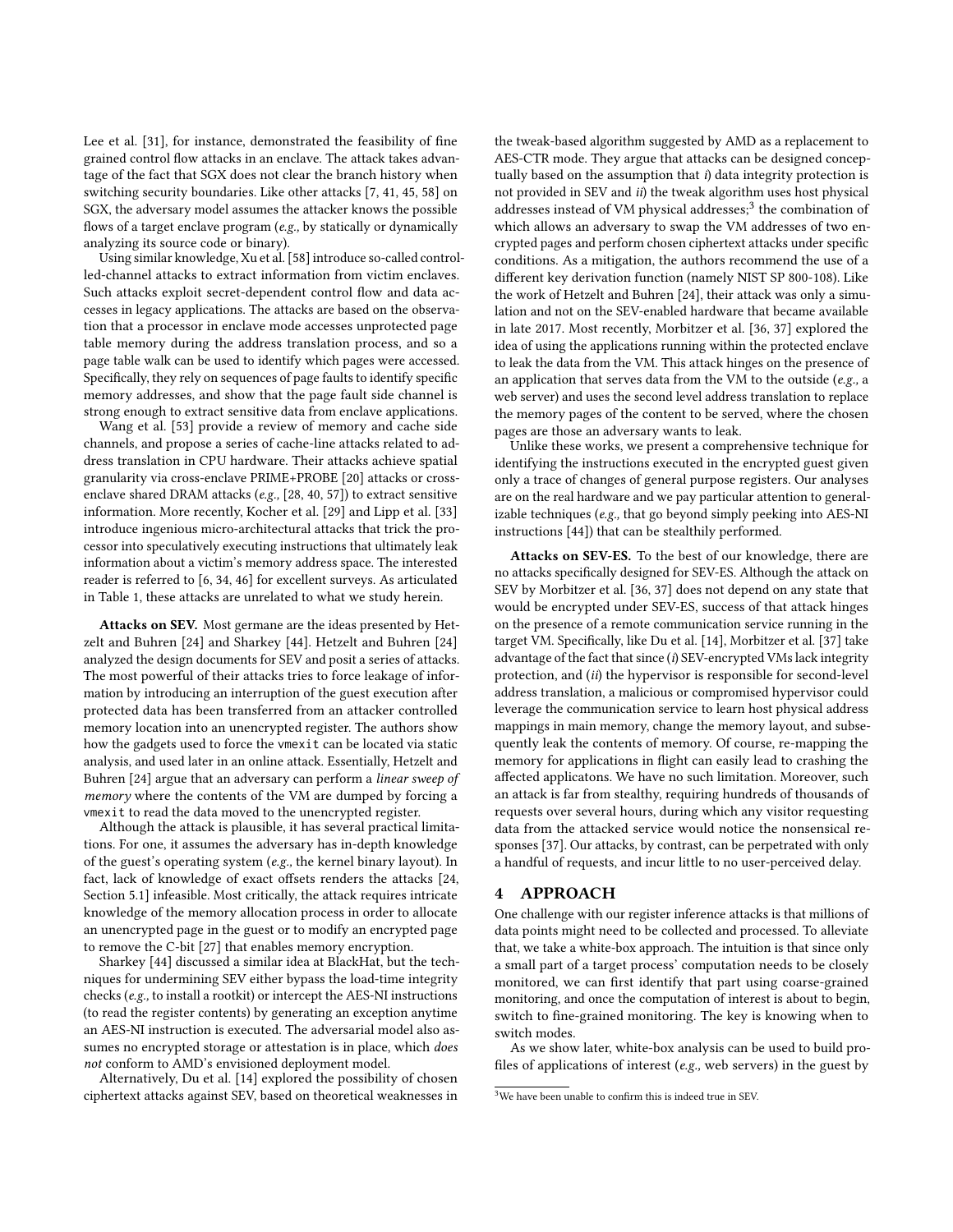monitoring system calls within the hypervisor. Having done so, white-box analysis can further be used to hone in on just the right parts in the execution of the target application and perform limited introspection of the registers. For example, after identifying an application as a web server, one can focus on routines responsible for sending and receiving network traffic. For that, the steps required to recover information in the encrypted guest include:

- (1) Identifying the guest VM operating system. This can be achieved in several ways, for example, by inspecting the usage of Model Specific Registers (different operating systems tend to use different ranges of virtual memory addresses for kernel entry points) or identifying system call sequences  $(e.g.,\text{execute}()$ , brk $()$  are the first calls invoked by a new Linux process).
- (2) Applying OS specific heuristics to identify targets (for example, using the sequence: [socket(),bind(),listen()] to identify network servers).
- (3) Profiling and matching applications of interest at runtime, e.g., using coarse-grained system call tracking.
- (4) Using a combination of instruction recovery techniques and white-box analysis to determine the best point to trigger the inspection of critical code and recover the plaintext (e.g., the messages received from a victim server).

Any mechanism to selectively inspect a target process (i.e., Step 4) must be done with stealth. We refer to this process as hyperstepping ([§4.2\)](#page-4-0). As a part of our exploration of the feasibility of conducting inference attacks on SEV-enabled platforms, we investigated several approaches to trapping system calls made in the target VM, including using the Monitor Trap Flag to exit to hypervisor, using second level translation (e.g., Intel's EPT and AMD's RVI hardware assisted paging (HAP) page faults), disabling the system call instruction, and using hardware debug registers.

Using the Monitor Trap Flag is not an option as it is unavailable in the AMD architecture. Although HAP is an option, we discarded it because we wanted to limit the amount of exits to the hypervisor associated with handling of a system call. Additionally, the use of the invalid opcode exception implies the ability to read the opcode of the failing instruction, but that is unavailable when SEV is enabled. Thus, we settled on using hardware debug registers.

Since OS and application fingerprinting using system calls has been the subject of much prior work (e.g., [\[16,](#page-11-35) [42,](#page-11-36) [54\]](#page-11-37)), we focus the remaining discussion on steps 3 and 4.

#### <span id="page-4-3"></span>4.1 Efficiently tracking system calls

To track guest OS system calls from within the hypervisor, one needs to inspect the guest state at the entry and exit points of the system call. Inspection is needed not only to determine which system call is being issued and its parameters, but also the result of the system call. Modern operating systems use fast system call instructions (SYSENTER for 32 bit and SYSCALL for 64 bit OSes) to transition to the kernel and execute the system calls. The virtual address of the kernel entry point is specified in a special Model Specific Register (MSR), and the virtual address of the system call return address is stored in the RCX register during the SYSCALL instruction invocation. Thus, using two hardware debug registers one can effectively trace guest OS system calls. Note that in contemporary systems, the hypervisor ultimately controls the access to the

<span id="page-4-1"></span>

| Caller function                                            |                                                                                                                    |
|------------------------------------------------------------|--------------------------------------------------------------------------------------------------------------------|
| int main() f<br>$int a = 3$ ;<br>$int c = expand(a);$<br>ł | sub esp, 8<br>mov $[ebp-4]$ , 3<br>eax, $[ebp-4]$<br>mov<br>push eax<br><b>Call 0x1030</b>                         |
| Callee function                                            |                                                                                                                    |
| int expand(int i) $\{$<br>return i+1337;<br>ł              | 2 push ebp<br>8 mov ebp, esp<br>eax, $[ebp+8]$<br>$\overline{4}$ mov<br>6 add<br>eax, 0x539<br>ebp<br>6 pop<br>ret |

Figure 1: C source with its corresponding assembly code snippet.

debug registers, and so if the guest OS attempts to inspect or use them, the hypervisor can still retain control and evade detection.

## <span id="page-4-0"></span>4.2 Hyper-stepping

Once the target has been identified using system call tracking, the next task is to observe and control the execution of the critical code. In our case, the code of the critical section is executed an instruction at a time — essentially, the hypervisor acts as a debugger single stepping the execution in the guest VM. Since the memory of the guest is encrypted, the hypervisor single stepping execution in the guest is not capable of reading the process memory and disassembling the executed instruction. The only available information is the outcome of the execution as observed in the general purpose registers. Yet, that information can significantly aid our understanding of the executed instruction. Equally important is the fact that the hypervisor is capable of modifying the guest's state by carefully manipulating the general purpose registers. In particular, modifying the contents of registers ([§5\)](#page-7-0) enables sophisticated attacks against the guest VM.

The success of our attacks hinges on our ability to correctly identify which instructions were executed in the guest. In certain cases, we require additional auxiliary information, in particular, knowledge of what specific registers (e.g., EDI vs ECX) were accessed and the type (read or write) of memory access. Our approach for gathering that insight is presented next.

<span id="page-4-2"></span>4.2.1 Unmasking instructions "in the dark". The high-level idea centers on the observation that by inspecting the state of the CPU registers one can try to infer the executed instructions by mapping the outcomes seen in the registers to known instruction semantics. For instance, consider the simple C program and the trace of its execution shown in Figure [1.](#page-4-1)

For presentation purposes, we chose a simplistic program that adds a constant value to an integer and returns the result. The depicted execution trace omits the setup and the tear down of the program. This trace represents the instructions executed by the CPU, not the instructions in the program image  $(i.e.,$  in memory or on disk). For the discussion that follows, we start our analysis with the call instruction in the caller (reference line ①) in Figure [1.](#page-4-1) The depiction in Figure [2](#page-5-0) illustrates how one can reconstruct the execution given the luxury of observing seven steps. We denote an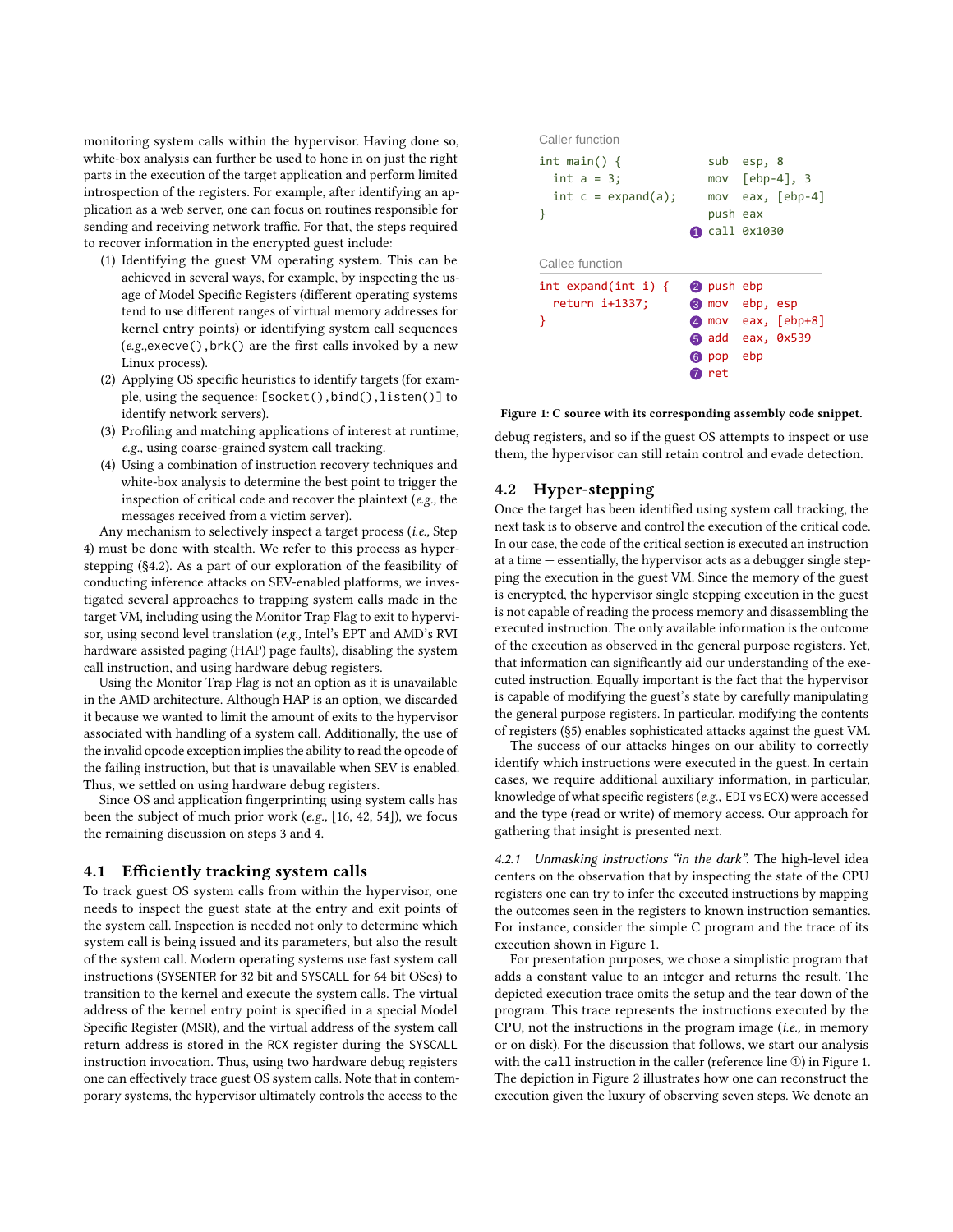observation window as a pair of two directly connected register sets. Each numbered step represents an execution of an instruction, and the register sets represent the CPU state.

<span id="page-5-0"></span>

Figure 2: Example showing the inferred instructions at each stage.

In step  $\Phi$  in Figure [2,](#page-5-0) the advancement of the instruction pointer (register EIP) by more than 15 bytes indicates the presence of a control flow instruction. Given the decrease of the Stack Pointer (register ESP) we can identify this instruction as a call instruction. In step ②, the instruction pointer increases by one and the value of Stack Pointer is decreased by 4. This allows us to identify the instruction as a push. However, we cannot determine which register has been pushed onto the stack just yet. In step **③**, the EIP increment indicates an execution of an instruction that is two bytes long. Inspection of the values of registers reveals that after the instruction is executed, the stack frame and stack pointer have the same value. This implies an assignment of the value from the stack pointer register to stack frame (register EBP)  $-$  *i.e.*, a mov instruction. Hence, we can assume that the register pushed onto the stack in step  $@$ was the Frame Pointer.

Notice that in step ➃, the only observed change is the advancement of the instruction pointer by three. This behavior is indicative

of a load/store/arithmetic/logical type of instruction where both operands refer to registers. The observation of the unchanged Flag register suggests load/store type of instruction. In step  $\circledS$ , the instruction pointer advances by five bytes, the accumulator register EAX has a new value 0x53c, and the Parity Bit of the Flag Register is set. Given the computed length and the instruction outcome, we can surmise that this is due to loading a constant value. Change of the Parity Bit indicates an arithmetic operation. In step ➅, a single byte instruction that decreases the value of the Stack Pointer and the change of the value of the Frame Pointer uniquely identify the instruction as a pop of the Frame Pointer register. This confirms the identification of the instruction in step  $\mathcal{D}$ . In step  $\mathcal D$  the decrease of the instruction pointer indicates a control flow instruction. The increase of the stack pointer means that this is a ret instruction.

In that example, we can uniquely identify five out of seven instructions. We also narrowed down the set of possible instructions executed in steps  $@$  and  $@$ . Assuming that the program follows standard C calling conventions, identification of the instruction in step ➃ is easy; moving the function argument from the stack to register EAX in this case does not change the value of the register, because in the caller the function argument was first placed in the register EAX, then pushed onto the stack. Unfortunately, without additional information, an exact identification of the instruction executed in step  $\circledcirc$  is not possible because several instructions (e.g., add, sub, or, xor) are all likely based on the observed trace.

<span id="page-5-1"></span>4.2.2 Memory access identification. In the case of instructions that produce no observable change of the registers, one needs additional insights regarding the characteristics of the instruction. For that, the hypervisor can attempt to distinguish the types of memory access triggered by the guest. That can be done by intercepting the page fault exception and forcing the guest to re-execute the instruction with specific general purpose register values aimed to trigger a memory access violation. Recall that page fault handlers provide both the virtual address where the fault occurred as well as the error code indicating the type of access. Thus, forcing the guest to re-execute the instruction provides an opportunity to determine the computation of the effective address used by the instruction, that is, which registers are used in memory addressing.

The effective address is computed as Effective Address = Base + (Index\*Scale) + Displacement, where Base and Index are values stored in any general purpose register, Scale is a value of 1,2,4 or 8 and Displacement is an 8-bit, 16-bit, or 32-bit value encoded as part of the instruction. For example, the instruction mov [edi+ecx] + 0x10, eax will write to the memory at the location edi+ecx+0x10.

To learn the effective address, we assume that the zero page is not allocated and can be used to trigger page faults. Then, to identify whether the instruction is accessing memory, we follow the approach in Algorithm [1.](#page-6-1) Of importance are the steps taken in lines 7-12 where the hypervisor traps the page fault, inspects the fault code and infers whether the unknown instruction attempted to read or write memory.

To determine the specific registers and the displacement value used to address memory we solve a system of linear equations for two unknowns using unique prime values (acquired in lines [6](#page-6-1) and [9\)](#page-6-1). The added capability of memory access identification improves our ability to unveil instructions by over 30%.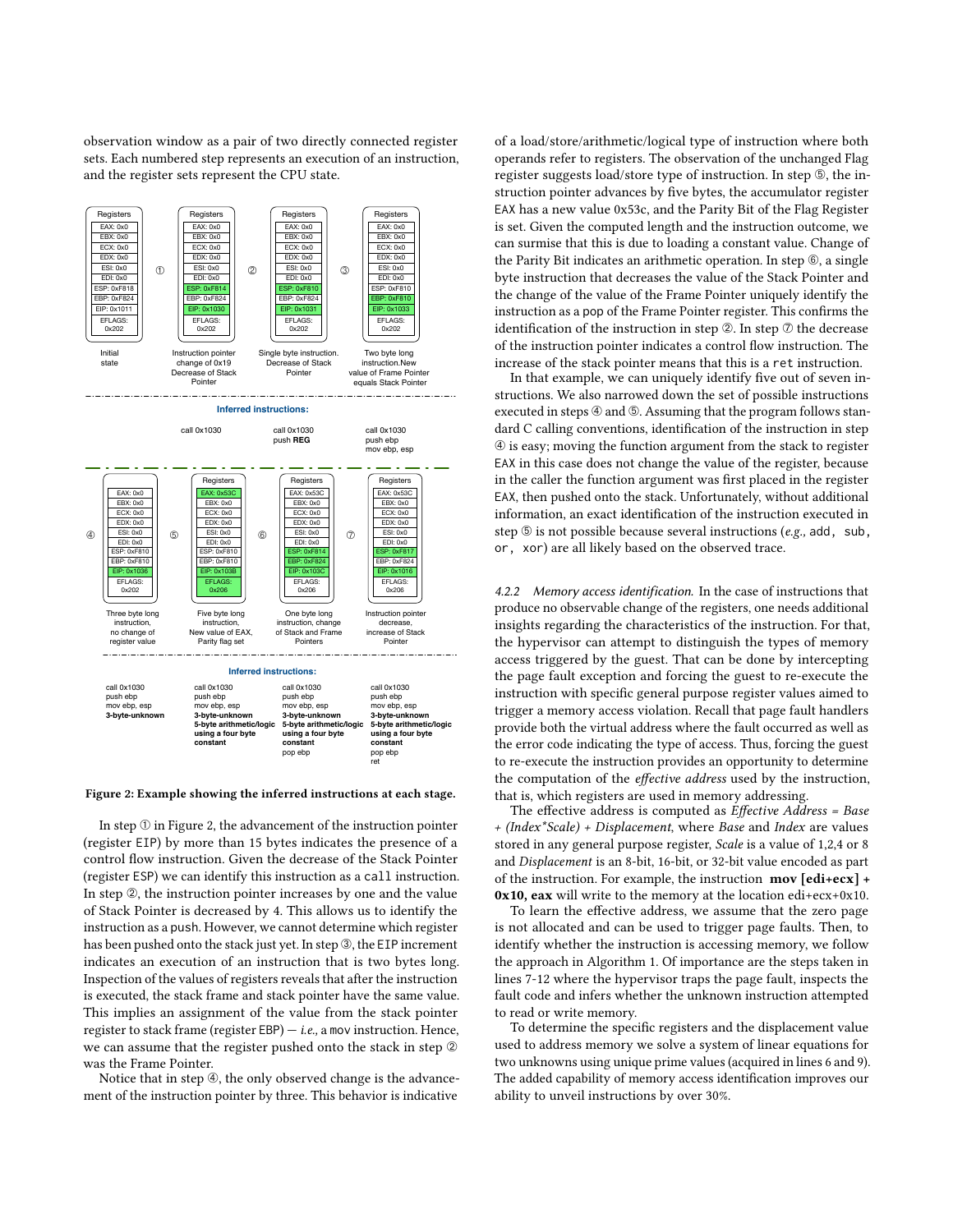<span id="page-6-1"></span>

| <b>Algorithm 1</b> Identify memory access type ( <i>i.e.</i> , read or write) and |  |  |  |  |
|-----------------------------------------------------------------------------------|--|--|--|--|
| the specific register being accessed                                              |  |  |  |  |

|  |  |  |  |  | 1: Save the current execution state |  |
|--|--|--|--|--|-------------------------------------|--|
|--|--|--|--|--|-------------------------------------|--|

- 2: Enable guest page fault interception
- 3: Set registers to unique prime values
- 4: Allow guest to re-execute the instruction
- 5: if Fault Type == Page Fault then
- 6: Save accessed memory address
- 7: Set registers to unique prime values
- 8: Allow guest to re-execute the instruction
- 9: Save accessed memory address
- 10: else
- 11: No memory access
- $12<sub>1</sub>$  end if
- 13: Restore the saved execution state

#### <span id="page-6-0"></span>4.3 Building application fingerprints

In our approach, we use data collected via Instruction Based Sampling (IBS) [\[13\]](#page-11-38) to identify the applications running within an encrypted VM. Instruction Based Sampling was introduced to provide detailed application performance information. IBS provides sampling information, collected once every  $t$  instructions. After an instruction is sampled, the information is stored in a set of model specific registers and a non-maskable interrupt is raised to indicate the availability of the instruction data. IBS offers two modes of operation: tracking instruction fetches (coined fetch sampling) and instruction execution performance (coined op sampling). Samples collected via fetch sampling detail performance of an instruction fetch whereas samples collected in the op sampling mode provide information on the retired instructions including the virtual address of the retired instruction, the type of instruction (e.g., branch, load, store), the virtual and physical addresses of accessed memory, the virtual address of the branch target, the type of the branch and the result of branch prediction. Note that we use the information on retired instructions because the data collected in fetch sampling mode is speculative (i.e., the samples may represent instructions that were executed but not retired).

While op sampling may seem well suited for our goals, there are several limitations with using IBS. For one, the collection of the sample and the notification of its availability are asynchronous, resulting in skid between the time the measurement was taken and the time the sample is made available, thus decreasing the maximum sampling frequency. Additionally, IBS samples have no indicator that helps distinguish whether they originate from the kernel or from userspace. Alas, we must find a way to pinpoint the source of the sampled events (i.e., kernel versus userspace) in order to isolate the process from which the sample was drawn. Later on, we address how we overcome these hurdles. Before doing so, we describe our approach for IBS-based application fingerprinting.

4.3.1 IBS-based fingerprinting. The data obtained using IBS op sampling mode must be preprocessed to separate events from different sources. In what follows, we assume that the entity controlling the hypervisor (i.e., cloud provider or a malicious tenant that compromised it) has knowledge of the host operating system. Given that assumption, we can safely discard all samples from the known address range of the host kernel. All the remaining samples then belong to guest VMs. Knowing, for example, that in Linux the OS kernel is always mapped in the upper 48 bits of the address

<span id="page-6-3"></span>Algorithm 2 Matching IBS based fingerprints

```
1: for all signatures \vec{r} in \mathcal R do
```

```
2: for all r_i \in (r_1 \dots r_m) do<br>3: if All distances in \vec{u} mate
```
if All distances in  $\vec{u}$  match sums of consecutive distances starting from  $r_i$ then

4: Fingerprint  $\vec{u}$  matches application  $\vec{r}$ 

5: end if

end for 7: end for

space, samples from the guest kernel can also be discarded. Additionally, based on the knowledge that binaries and shared libraries are mapped to distinct memory ranges, the remaining samples can be further separated. Specifically, we cluster the samples into 32 MB  $bins, <sup>4</sup>$  $bins, <sup>4</sup>$  $bins, <sup>4</sup>$  starting from the lowest observed virtual address. Given each bin, we select the samples containing return instructions and create an ordered list of their virtual addresses  $va_0 \dots va_k$ . From that list<br>we generate a fingerprint of the unknown application  $u$  as a vector we generate a fingerprint of the unknown application,  $u$ , as a vector of distances  $\vec{u} = (d_1 \dots d_k)$  where  $d_i = va_i - va_1$ . Essentially, this gives us a neek into the binary layout of an unknown application gives us a peek into the binary layout of an unknown application. Said another way, we measure distances from some function boundary early on in an application to other function boundaries in later parts of that application. Note that  $k$  varies based on the number of return instructions observed during the period we collect IBS data.

4.3.2 Application reference set. An application reference describes the layout of all functions in a given binary. Specifically, we leverage the distance between function returns to describe the layout. The reference is a vector  $\vec{r} = (r_1, r_2, \dots, r_m)$  of distances between all the return instructions in a binary. The size,  $m$ , of the reference depends on the number of functions in an application and can range from a few up to tens of thousands.

4.3.3 Fingerprint matching. Fingerprint matching proceeds as one would expect: we identify the unknown image by the sequence of distances between the observed return instructions collected using IBS compared with an off-line reference of target applications curated using binary disassembly. We denote that datastore containing the full fingerprints for all applications of interests (i.e.,  $[\vec{r}_1, \ldots, \vec{r}_N]$  as R. Essentially,  $\vec{u}$  is a binary-level fingerprint that captures a small fragment of the unknown application's structure. The fingerprint in Figure [6](#page-12-1) (in the Appendix) consists of two distances computed from a set of three addresses of return instructions in the IBS data.

Inputs: (i) A reference database  $R$  of application layouts. Each layout in  $R$  is a vector of distances between successive returns. (ii) A vector  $\vec{u}$  of distances between the first seen return instruction and all the other return instructions within a bin. The crux of the Algorithm [2](#page-6-3) lies in line [3,](#page-6-3) where a comparison is made between consecutive distances in  $\vec{r}$  and observed distances in  $\vec{u}$ . The search starts with the first distance,  $r_{i=1}$  from  $\vec{r}$  then adds consecutive distances from  $\vec{r}$  to test if they can match distances in  $\vec{u}$ . If any of the distances from  $\vec{u}$  cannot be matched to a sum of distances from starting position  $r_i$ , the search restarts at  $r_{i+1}$ . The unknown<br>vector is considered identified if and only if all the distances from vector is considered identified if, and only if, all the distances from  $\vec{u}$  are matched to sums of distances from  $\vec{r}$ . The example presented in Figure [6](#page-12-1) is a positive match: distance  $d_1$  is equal to the sum of  $r_3 + r_4 + r_5 + r_6$  and  $d_2$  is equal to  $r_6$ .

<span id="page-6-2"></span><sup>&</sup>lt;sup>4</sup>Value derived from an empirical evaluation of the average size of Ubuntu binaries.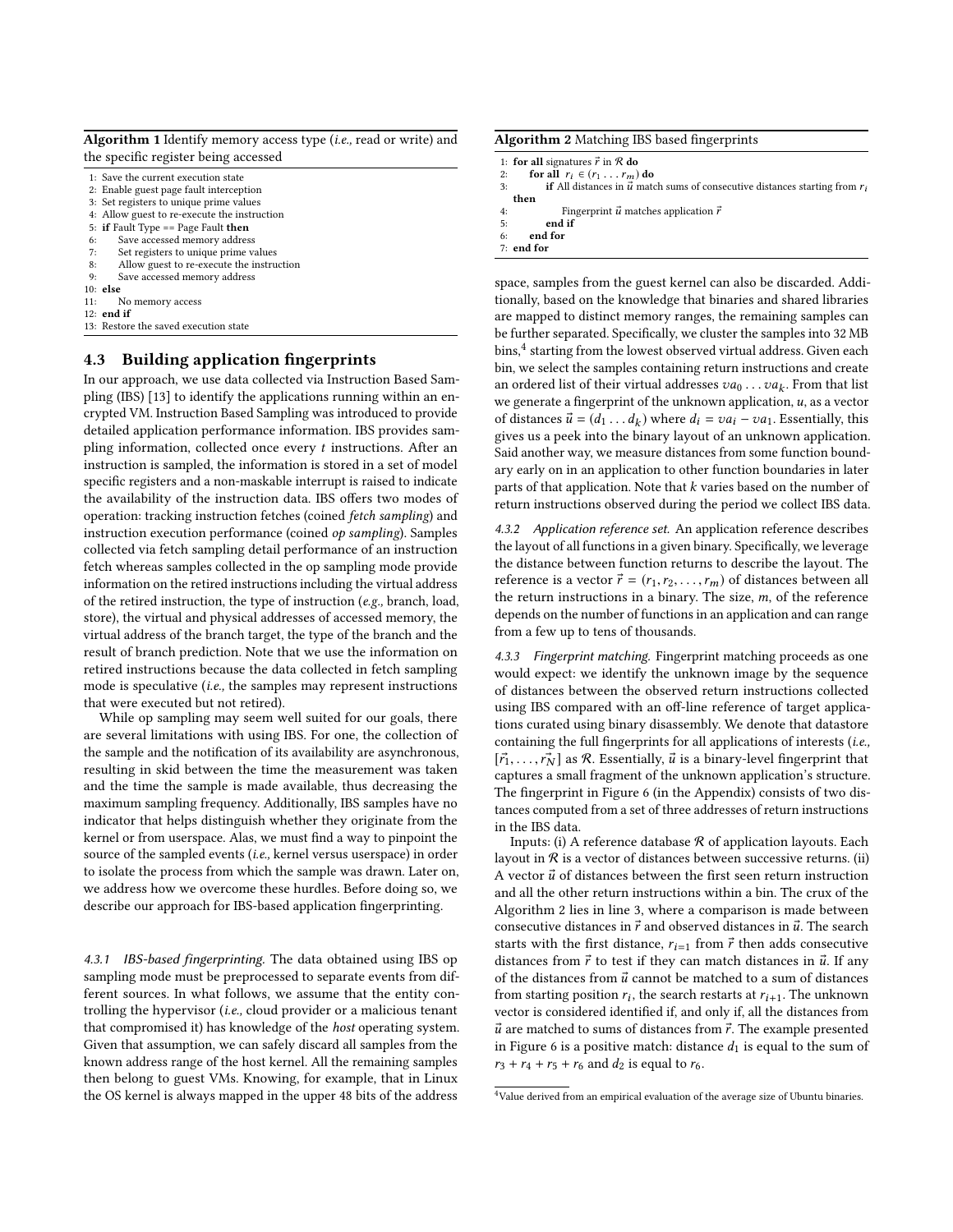## <span id="page-7-0"></span>5 EVALUATION

To validate our ideas regarding the underlying weaknesses of a platform where registers are left unencrypted, we first show how we can efficiently recover data being sent over TLS-protected connections within the encrypted guest, retrieve the contents of sensitive data being read from disk by the guest, and inject arbitrary data within the guest by connecting to the target VM to perform Iagostyle attacks [\[8\]](#page-11-9). The latter gives adversaries a foothold on the target VM, allowing them to inspect it at will. Afterwards, we turn our attention to application fingerprinting attacks on SEV-ES.

#### Experimental Platform

All experiments were conducted on commercially available hardware. We used a Silicon Mechanics aNU-12-304 server with dual Epyc 7301 processors and 256 GB of RAM. The machine runs Ubuntu 16.04 with a custom 64-bit Linux kernel v4.15. The custom kernel and QEMU were downloaded from AMD's code repository.[5](#page-7-1) Guest VMs were assigned to a single vCPU with 2 GB of RAM, and run Ubuntu 16.04 with the same kernel as the host. Our VM introspection mechanism is implemented as an extension of the KVM kernel modules.

## <span id="page-7-3"></span>5.1 Attack on SEV: Reading TLS data

To demonstrate the viability of an attack on a network server within a SEV-enabled enclave, we show how to unveil content served over HTTPS. We show how given the encrypted memory and encrypted network traffic, a malicious hypervisor can recover the plaintext communication. To explain how the attack works, we briefly review the architecture of Nginx (the sample webserver) and the characteristics of the spawned process (that we rely on to create triggers used to extract the information from encrypted network connections).

In Nginx, an initialization process creates new sockets (socket()) and binds to HTTP/HTTPS ports (bind(), listen()). After setting up the socket, the initialization process clones itself (clone()) to create the master process. The master process then clones (clone()) itself to create worker processes that handle incoming connections. The worker process waits for the incoming connections (epoll()), then accepts an incoming connection (accept()), transfers data to the client (recvfrom(), writev()), and finally terminates the connection (close()) and returns to the waiting state. We hyper-step in between the recvfrom() and writev() system calls to recover the data processed by the server. A pictorial representation is shown in Figure [5](#page-12-2) in Appendix [C.](#page-12-3) In TLS secured connections, the worker process conducts a handshake [\[43\]](#page-11-39) and starts transmitting data when it is complete. The instruction instrumentation is performed only on the data exchange part of communication to reduce the processing overhead. The exchanged data is decrypted and encrypted using the hardware AES engine that developers can utilize via the AES-NI instruction set extension. Thus, observation of the XMM registers allows us to extract the plaintext of the request and the response as well as the AES keys. In the experiment, the server used the Diffie-Hellman key exchange protocol and encrypted the traffic using 128-bit AES in Galois Counter mode. (OpenSSL cipher suite 0x9e: DHE-RSA-AES128-GCM-SHA256.)

<span id="page-7-2"></span>

|        | Recovered<br><b>Instructions</b> |              | <b>Observed</b><br>Sequence |                             |
|--------|----------------------------------|--------------|-----------------------------|-----------------------------|
|        |                                  | RIP<br>Delta | change                      | Register : Memory<br>Access |
|        | loopstart:                       |              |                             |                             |
|        | repeated encryption routines     |              |                             |                             |
|        | ypxor xmm2,xmm1, [rdi]           | 4            | xmm2                        | read                        |
|        | vaesenc xmm11,xmm11,xmm15        | 5            | xmm11                       |                             |
|        | vpxor xmm0,xmm1, [rdi+0x10]      | 5            | xmm0                        | read                        |
| L      | vaesenc xmm12,xmm12,xmm15        | 5            | xmm12                       |                             |
| o<br>a | ypxor xmm5,xmm1, [rdi+0x20]      | 5            | xmm5                        |                             |
| d      | vaesenc xmm13,xmm13,xmm15        | 5            | xmm13                       | read                        |
|        | ypxor xmm6,xmm1, [rdi+0x30]      | 5            | xmm6                        | read                        |
|        | vaesenc xmm14,xmm14,xmm15        | 5            | xmm14                       |                             |
|        | ypxor_xmm7,xmm1,[rdi+0x40]       | 5            | xmm7                        | read                        |
|        | ypxor_xmm3,xmm1,[rdi+0x50]       | 5            | $x$ mm $3$                  | read                        |
|        | ymovdqu xmm1, [r8]               | 5            | xmm1                        | read                        |
|        | vaesenclast xmm9, xmmv9, xmm2    | 5            | xmm9                        |                             |
|        | ymovdqu xmm2, [r11+0x20]         | 6            | xmm2                        | read                        |
|        | vaesenclast xmm10,xmm10,xmm0     | 5            | xmm10                       |                             |
|        | ypaddb xmm0, xmm1, xmm2          | 4            | xmm0                        |                             |
|        | mov[rsp+0x78],r13                | 5            |                             | write                       |
| т      | rdi, [rdi+0x60]<br>lea           | 4            | $RDI+96$                    |                             |
| r<br>i | vaesenclast xmm11,xmm11,xmm5     | 5            | xmm11                       |                             |
| g      | vpaddb xmm5,xmm0,xmm2            | 4            | xmm5                        |                             |
| g<br>е | mov[rsp+0x80],r12                | 8            |                             | write                       |
|        | rsi,[rsi+0x60]<br>lea            | 4            | $RSI+96$                    |                             |
|        | repeated encryption routines     |              |                             |                             |
|        | jmp -0x52b                       | -1323        |                             |                             |

Figure 3: Abstraction of going from observed register changes to inferred instructions of the encryption loop of the HTTPS response. The underlined instructions are those inferred using the contextual information within the scope of the analysis.

When the hypervisor detects the sequence of system calls that indicate the server is about to receive data from a network socket, we transition to the second stage of the attack. In stage two, the interception of the SSL read function allows us to unmask the instructions that process the plaintext of the request and the response sent over the TLS protected network connections — all via examination of the general purpose registers. We note that unmasking of the instructions *significantly* simplifies the process of recovering the encrypted data in that it allows us to simply copy the plaintext from the register when the decryption is complete, rather than sift through intermediary values of the encryption process.

5.1.1 Under the hood. Recall that our techniques for recovery of the instructions shown in Figure [3](#page-7-2) leverage our instruction identification ([§4.2.1\)](#page-4-2) methodology and memory access detection ([§4.2.2\)](#page-5-1) technique. For brevity, we skip the bulk of the encryption and focus the reader's attention on the sections responsible for loading data from memory, storing the results, and the loop construct.

Using the memory access tracking, we identify access patterns of the instructions in the trace. Armed with the knowledge of the memory accesses one can easily identify mov instructions, where

<span id="page-7-1"></span><sup>5</sup>Available at [https://github.com/AMDESE/AMDSEV/.](https://github.com/AMDESE/AMDSEV/)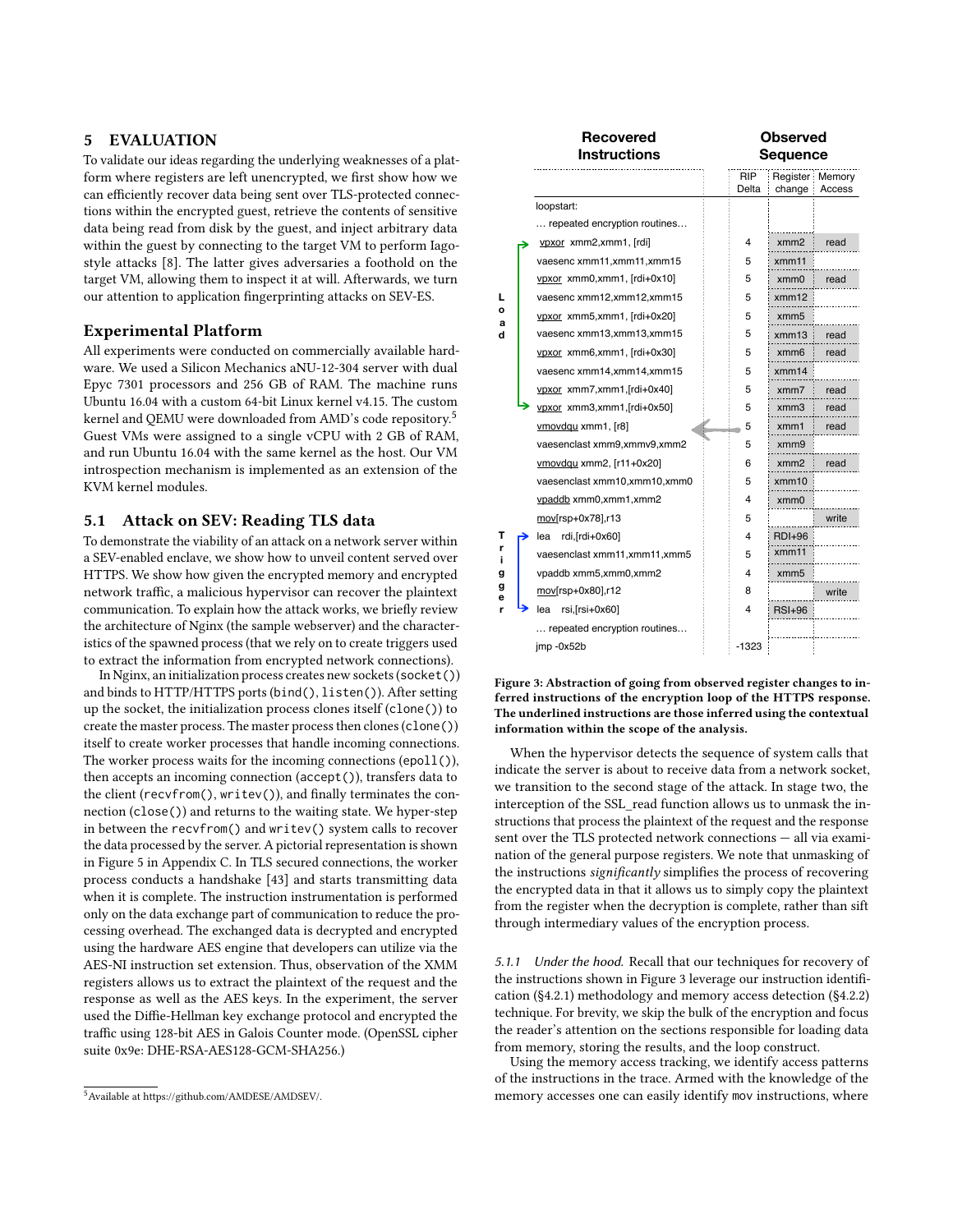<span id="page-8-1"></span>Table 2: Overhead of the TLS recovery PoC

| <b>Size</b> | Baseline (us) | System call<br>tracking $(\mu s)$ | Full PoC<br>$(\mu s)$ |
|-------------|---------------|-----------------------------------|-----------------------|
| 8k          | 4539          | 6432                              | 6476                  |
| 32k         | 7604          | 8107                              | 8515                  |
| 128k        | 13801         | 13383                             | 14591                 |

the destination operand is memory, and distinguish instructions that load register contents from memory from those that perform arithmetic or logical operations. Finally, given that our coarse grain tracking was used to trigger hyper-stepping, we can use that knowledge to match the recovered set of instructions as the loop of the CRYPTO\_128\_unwrap function.

With the acquired knowledge of the code layout, we can set a new finer-grained trigger point, ∆' (lea rdi, [rdi+0x60]), to the location in the loop where accessing the registers will disclose the plaintext in the XMM registers. The underlined instructions in Figure [3](#page-7-2) are those inferred using the contextual information within the scope of the instruction under analysis.

To be sure that we reached the critical section of the code where we can extract the plaintext from the registers, we verify that the trace observed while hyper-stepping contains the sequence: [RIP+4, RDI+96; RIP+4, new value of XMM11; RIP+4, new value of XMM5; RIP+8, memory write; RIP+4,

RSI+9[6](#page-8-0)]. $6$  Once verified, we copy the contents of the XMM registers and reassemble the HTTPS stream.

5.1.2 Results. To gain insights into the run time overhead, we averaged the processing time of 25 requests for varying sizes of requested data. The average round trip time for a packet between the client and the server in our setup was 5ms (5000 µs). Our results provided in Table [2](#page-8-1) show that the user perceived delay is slightly less than <sup>1</sup>ms per 32 kb of data. The overhead would be even lower if the adversary only needs to instrument the request to obtain the requested URL, user credentials and any other information that is necessary to reissue the request.

#### 5.2 Attack on SEV: Injecting Keys

Next, we examine how a malicious hypervisor can thwart the full disk encryption and the memory encryption that are used by the guest. To that end we demonstrate how the malicious hypervisor can intercept data from an encrypted hard drive, and inject faux data into the datastream. For pedagogical purposes, we focus on the read() system call and how it is used to provide access to various devices. For the remaining discussion, it suffices to know that control flows from the system call entry point through the Virtual File System (VFS) and the extended file system drivers to a file system agnostic function  $(i.e., copy\_user\_generic())$  that is responsible for copying the data between kernel space and user space memory. For all file systems supported in the Linux kernel, we found that this generic function checks the kernel data structure for information on the available CPU extensions and based on that information invokes a specific low level assembly function.

An in-depth analysis of the kernel initialization functions showed that a single invocation of the CPUID instruction is used only to specify the processor features for the purpose of selecting the

memory copy instruction. Specifically, the OS can be forced to use less efficient register-to-register copy operations instead of fast string operations by masking certain bits in the results of the CPUID instruction. For example, in the Linux kernel, the decision to use specific memory copy instructions is based on available CPU features.[7](#page-8-2) Moreover, the check of the availability of the CPU specific features<sup>[8](#page-8-3)</sup> can be manipulated by spoofing the value returned by the CPUID instruction to force the kernel not to use memory to memory copy (*i.e.*, rep movs instructions).

By augmenting the same approach outlined in [§5.1,](#page-7-3) we show how a malicious hypervisor can gain arbitrary user access in the SEV-enabled enclave. The attack we explore is a variation of an Iago attack [\[8\]](#page-11-9), which is the term for an attack where the response from untrusted kernel undermines the security of the user space process. Rather than modifying the kernel, however, in our case the malicious hypervisor performs a man in the middle attack between the user space and kernel.

We exploit the fact that the target of the attack (*i.e.*, the OpenSSH server) performs a series of sanity checks during the public-key authentication process. Specifically, first it checks whether the auth orized\_keys file exists, and if so, verifies the permissions of the directory structure holding the file. If the checks are satisfied, the contents of the file are read and the authentication process attempts to verify the key. This sequence allows one to build a unique application profile. In our instantiation of the attack, when the trigger (i.e., a sequence of system calls that indicate the reading of the user authorized\_keys) is detected, the malicious hypervisor executes the man in the middle attack.

Next, we need only hyper-step the copy\_user\_generic() routine in the kernel. First, the contents of the kernel buffer are copied to the userspace buffer. Next, when the copy is complete  $(i.e.,$  when the counter value in register ECX reaches 0), we artificially increase the amount of data to be copied. We then feed the faux key to the user space buffer by modifying the data in the source register. Finally, the return value of the system call (stored in a register) is adjusted to reflect the new length of the data.

5.2.1 Under the hood. Similar to the TLS proof of concept, the change in RIP, the register changes, and the type of memory accesses are all used to unmask the sequence of instructions. In Figure [4,](#page-9-0) the order of the registers used in the store section (red arrow) is guessed based on the order of the instructions in the load section (green arrow). That is, we assume the information is written in the same order as it was read. In the case of the inferred jnz we know from the change of the instruction pointer that the instruction is a jump, because of the negative change of RIP. Additionally, the previously decoded instructions indicate a decrement of the counter register RCX, and so we surmise that the jump is of the form "jump if zero flag is not set" (i.e., jnz). The other instructions and operands are exactly unmasked from the observed change in RIP, the identification of the memory access type, and the determination of what register was accessed.

However, unlike in the previous case, the initial cost of finding the fine-grained trigger is significantly less. Based on the semantics

<span id="page-8-0"></span><sup>&</sup>lt;sup>6</sup>Static analysis of the Nginx binary and the 35 shared libraries it loads revealed that the sequence we use is unique.

<span id="page-8-3"></span><span id="page-8-2"></span> $^7$  [https://elixir.bootlin.com/linux/v4.15/source/arch/x86/include/asm/uaccess\\_64.h#L36](https://elixir.bootlin.com/linux/v4.15/source/arch/x86/include/asm/uaccess_64.h#L36) 8 See<https://elixir.bootlin.com/linux/v4.15/source/arch/x86/kernel/cpu/amd.c#L623>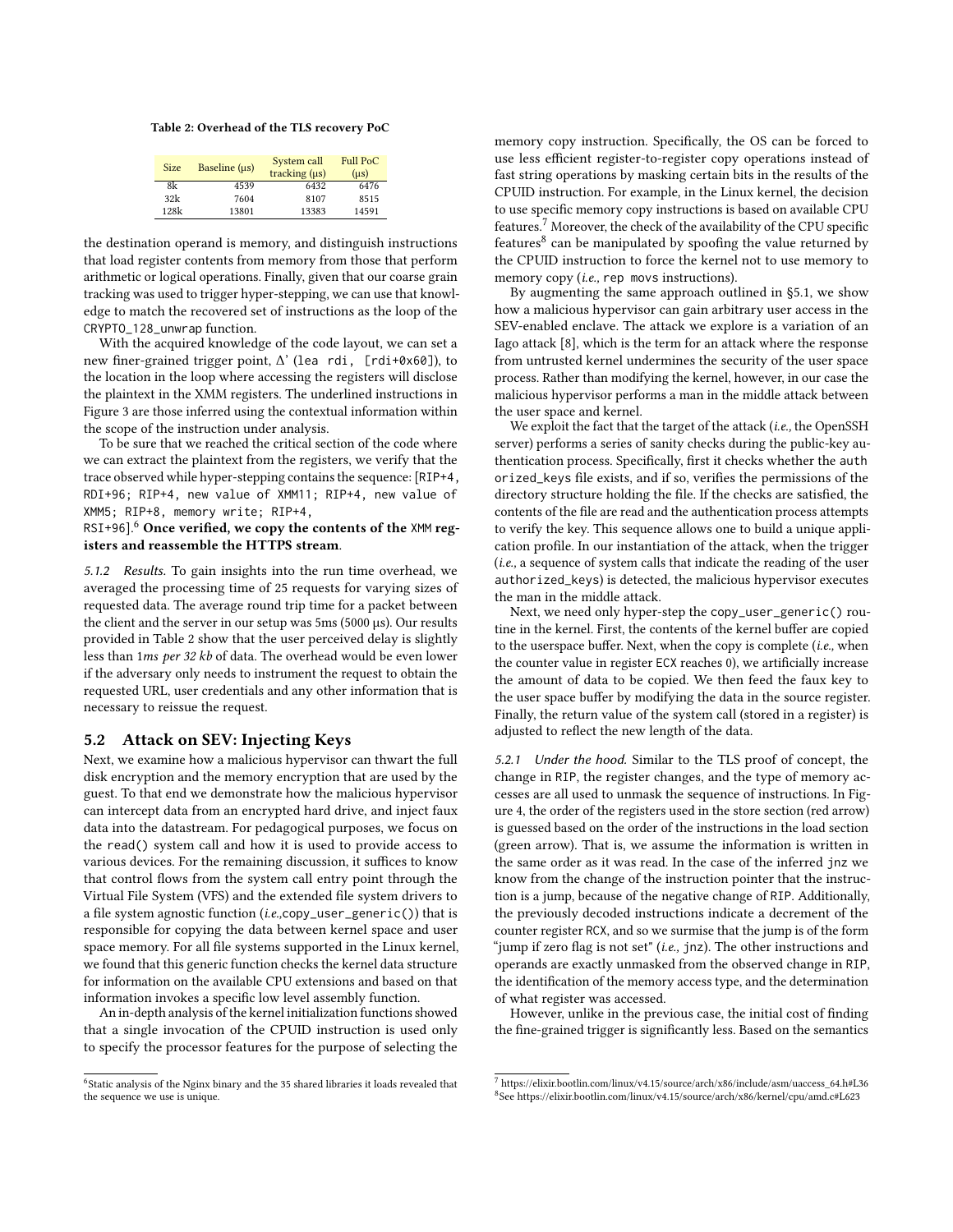<span id="page-9-0"></span>

Figure 4: Abstraction of going from observed register changes to unmasked instructions. The underlined instructions are inferred based on contextual information within the scope of the analysis.

of the observed system call, the target code section, and the information available when the trigger is detected, we can limit the amount of hyper-steps required to reach the critical instructions. Specifically, when the trigger (i.e., read system call) is detected, arguments of that system call including the pointer to the destination buffer are visible to the introspection mechanism. We set a hardware breakpoint on the destination buffer pointed to by the second argument of the SYS\_read system call. This allows us to avoid hyper-stepping through the kernel virtual file system function stack and instead start the introspection inside the copy\_user\_generic() function.

To be sure that we can now safely extend the loop without unwanted side effects in the guest, we assure that in the observed trace there is a change of register state matching the tuple [RIP+4,RSI+64; RIP+4,RDI+64; RIP+2,RCX -1] and RCX has reached zero. Once satisfied, we inject our faux key.

5.2.2 Results. For the attack, we inject a 2048-bit RSA public key belonging to the adversary. The key length (512 bytes) mandates that we complete 8 iterations of the loop (in Figure [4\)](#page-9-0) to inject the key into the SEV-protected guest. Pulling off the attack requires a mere 160 hyper-steps, which is imperceptible during the SSH session establishment process. Henceforth, the adversary is free to execute any code within the VM and poke around at will.

# 5.3 Attack on SEV-ES: Application Fingerprinting

To show that we can successfully identify applications running in a SEV-ES protected enclave, we performed an empirical evaluation using Cloudsuite [\[39\]](#page-11-40). Cloudsuite offers a series of benchmarks for cloud services, and uses real world software stacks under realistic workloads. The web serving benchmark consists of a web server (Nginx) with the accompanying infrastructure (i.e., PHP, MySQL, Memcached) serving an open source social network engine called Elgg. In our setup, the benchmark is hosted in a virtual machine running Ubuntu.

Our reference datastore,  $R$ , consists of binary fingerprints generated from the disassembly of all the system binaries of Ubuntu (*i.e.*, /bin/ /sbin /usr/sbin /usr/bin /systemd).  $\mathcal R$  consists of 1465 entries. At runtime, we generate partial fingerprints for unknown applications using a custom tool based on the AMD IBS Research Toolkit [\[3\]](#page-11-41). The modifications were done to reduce the number of samples collected from the host OS and to restrict data collection to the CPU core running the guest VM. We are able to sample once every eight hundred instructions due to the skid in IBS.

To get a sense of the diversity of the layouts in  ${\cal R},$  for all pairs *i*, *j*, we examine the matching subsequences in  $\vec{r_i}$  and  $\vec{r_j}$ . We say that two applications have identical layouts if they have the same that two applications have identical layouts if they have the same number of functions  $|\vec{r_i}| = |\vec{r_j}|$ , and the lengths of the respective<br>functions are equal. Our analyses show that the length of matching functions are equal. Our analyses show that the length of matching subsequences is indeed a strong indicator of binary similarity; for example, the longest matching sequence for distinct applications in  $R$  had only six elements. Obviously, the load on the server and the duration of the observation period have direct impact on the quality of the fingerprints we collect at runtime. Intuitively, an idle application will generate a limited amount of performance data. Additionally, given the sampling frequency limitations of IBS (see [§4.3\)](#page-6-0), there is no way to guarantee that the observed IBS data will contain return instructions. Thus, the longer  $\vec{u}$  is, the more confidence we can have in knowing whether it matches one of the target applications in R.

5.3.1 Results. To that end, the load of the VM was varied by issuing varying number of login requests to the Elgg community site running in the targeted VM. Our results show that in cases in which we collected fingerprints comprising more than three distances, we can successfully identify all the applications belonging to the Cloudsuite web serving benchmark (i.e., Nginx, PHP, MySQL and memcached) as well as other system applications (e.g., systemd, snapd). Table [3](#page-10-0) presents the relationship between the average number of return instruction given varying number of web requests, as well as the true and false positive rates. At  $|\vec{u}| > 3$ , we attain a TP rate of 1 and FP rate of 0.000006. If we allow the adversary to collect more data, the FP drops to 0.0 once  $|\vec{u}| > 6$ . Even at that threshold, the overhead is negligible. To measure overhead, we averaged the processing time of 100 login requests. We observed an average overhead of 30 µs, which is imperceptible to an end-user.

More interestingly, we find that this binary fingerprinting technique can even distinguish between applications and compiler versions. To demonstrate that, we extended  $R$  to include the disassembly of 10 different versions of Nginx compiled using two versions of GCC. For example, two recent versions of Nginx (v1.15.8 and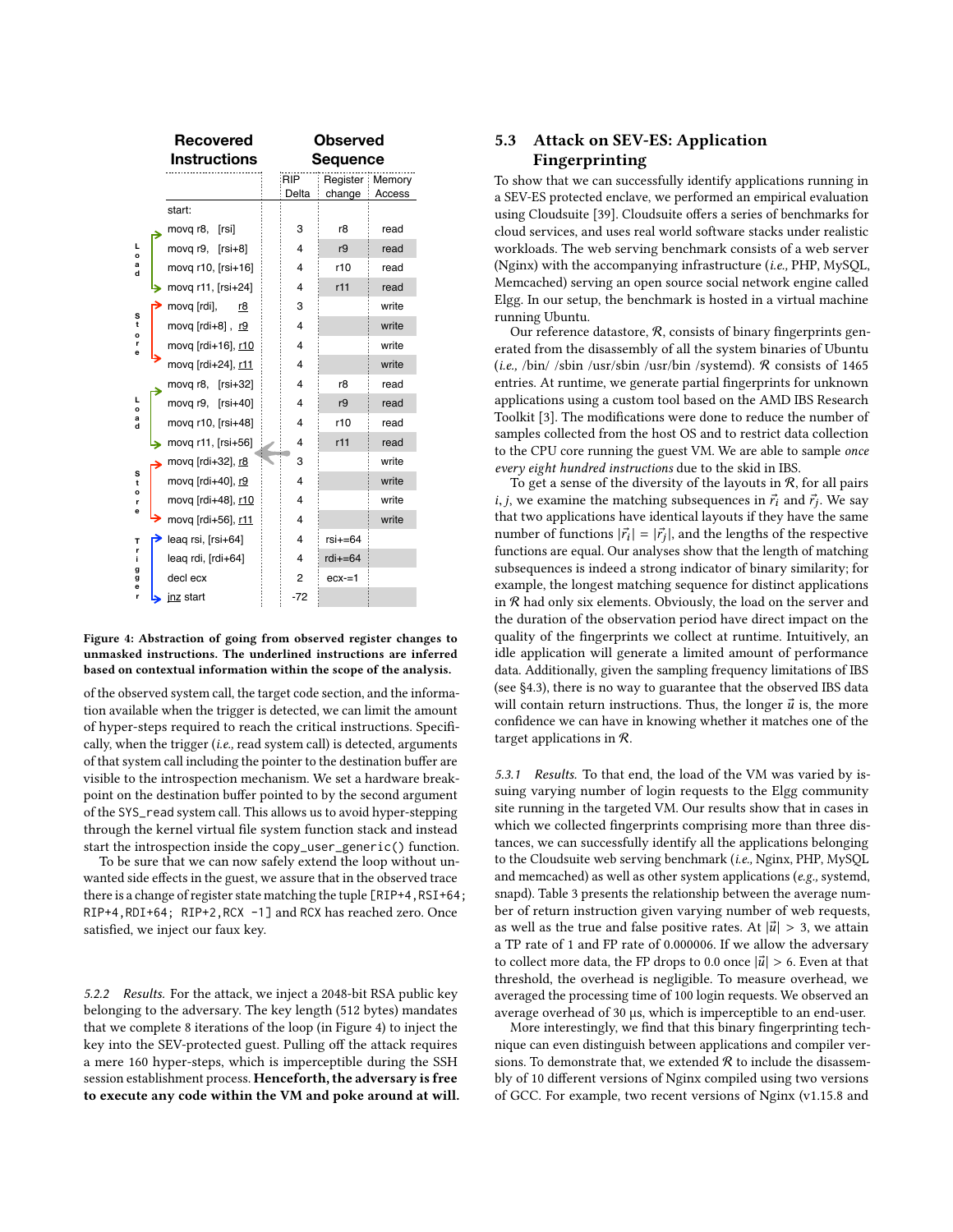<span id="page-10-0"></span>Table 3: Application Identification Success Rate

| $#$ of HTTP<br>requests | Avg. $#of$<br>return instr. | TP rate | FP rate<br>$( \vec{u}  > 3)$ |
|-------------------------|-----------------------------|---------|------------------------------|
|                         | 3.78                        |         | $7.1 * 10^{-6}$              |
| 10                      | 6.91                        |         | $1.42 * 10^{-5}$             |
| 25                      | 14.06                       |         |                              |
|                         | 23.48                       |         |                              |

v1.14.2) compiled using the same compiler (GCC version 7.3) shared a sequence of 108 distances. On the other hand, the same version of Nginx compiled using two different versions of GCC (v7.3 vs v5.4) had no shared sequences. Our evaluation shows that given fingerprints longer than four distances we are able to distinguish the exact version of an application. As long as we collect one return instruction that falls outside of the matching sequence of two versions of the same application, we can distinguish between them.

The ability to precisely identify software running within an encrypted VM has far reaching implications. First, an honest cloud provider can use application fingerprinting to identify potentially unwanted software and violations of acceptable use policy. On the other hand, a malicious adversary performing reconnaissance using the IBS-based inference attack gains valuable insight that can be leveraged for further attacks, e.g., ROP. Identifying the specific version of an application has the advantage that it allows an adversary to target specific vulnerabilities. Third, the IBS data can be used to undermine user space Address Space Layout Randomization (ASLR). Recall that ASLR randomizes module base addresses (i.e., the address at which the application is loaded in memory). Since  $\vec{u}$  is built using the virtual addresses of return instructions, once  $\vec{u}$  is matched to some  $\vec{r},$  the adversary can use that knowledge to compute the base address of  $r$  – thereby defeating ASLR.

# 6 DISCUSSION AND POTENTIAL MITIGATIONS

Although AMD is the first vendor to provide a commodity solution for transparently encrypting guest memory, there is a large body of work that attempts to protect the confidentiality and integrity of application data even in the event of OS or hypervisor compromise [\[5,](#page-11-42) [9,](#page-11-43) [11,](#page-11-44) [15,](#page-11-45) [18,](#page-11-46) [25,](#page-11-47) [47,](#page-11-48) [48,](#page-11-49) [50,](#page-11-22) [51,](#page-11-50) [55,](#page-11-51) [56\]](#page-11-52). Henson and Taylor [\[23\]](#page-11-53) provide a systematic assessment of many of these approaches. Pertinent to this work are the ideas in Overshadow [\[9\]](#page-11-43), where isolation capabilities of the virtualization layer are extended to allow protection of entities inside of a virtual machine via a technique called cloaking. A similar idea was also proposed by Xia et al. [\[56\]](#page-11-52), but with the touted advantage of having a smaller trusted computing base for their shim. Our work demonstrates in a definitive way that the access to general purpose registers and an ability to interrupt the guest, are sufficient to unveil executing instructions and recover data that is otherwise stored in an encrypted memory and storage. None of these works take into account protection against this new class of inference attacks presented herein.

Unfortunately, while SEV-ES prevents the hypervisor from inspecting and modifying general purpose registers, virtualization support for this extension has only just become available.<sup>[9](#page-10-1)</sup> Until the support for SEV-ES matures, we offer an interim solution that limits the ability of the hypervisor to force automatic exits as a way

to mitigate the register inference attacks. The hypervisor should never be allowed to intercept any events that are under the control of the guest. But, this is no easy feat, as there is an extensive list [\[2,](#page-11-54) §15.9-15.12] of intercepts and traps, many of which are supported for legacy reasons (e.g., access to control register 3 that was used in shadow page table implementations), debugging functions, or obscure functionality. Nevertheless, we suggest the use of trap and interrupt masks that are applied by the processor to the trap and interrupt vectors saved in the virtual machine control block. During the transition from the hypervisor to the guest using the VMRUN instruction, the processor should raise the general protection fault if the intercept and trap controls in the VMCB do not conform to the allowed masks. The masks and the change of the VMRUN instruction could be delivered in the form of a microcode update for the main CPU, similarly to the way microcode patches were distributed to mitigate the Spectre and Meltdown vulnerabilities [\[1\]](#page-11-55).

Per our structural inference attack on SEV-ES, the knee-jerk reaction might be to disable the IBS subsystem. However, it is possible to use software workarounds [\[3\]](#page-11-41) to enable IBS in software. Worse, it is not possible for the guest to determine whether IBS is enabled or not, since the hypervisor ultimately controls the Model Specifics Registers used to program the IBS subsystem. Moving forward, to prevent the application fingerprinting attack, we suggest that the performance measurement subsystem differentiate the data collected from the guest and the host and discard the samples from the guest when secure encrypted virtualization is enabled.

# 7 CONCLUSION

To address cloud confidentiality, virtualization technologies have recently offered encrypted virtualization features that support transparent encryption of memory as a means of protection against malicious tenants or even untrusted hypervisors. In this paper, we examine the extent to which these technologies meet their goals. In particular, we introduce a new class of inference attacks and show how these attacks can breach the privacy of tenants relying on secure encrypted virtualization technologies. As a concrete case in point, we show how the security of the Secure Encrypted Virtualization (SEV) platform can be undermined. Additionally, we show that even when additional state is encrypted (e.g., as proposed under the SEV-ES extension where the state of general purpose registers is also encrypted), an adversary may still mount application fingerprinting attacks, rendering those protections less effective than first thought. We provide suggestions for mitigating the threat posed by some of these attacks in the short term.

## 8 ACKNOWLEDGMENTS

We thank Richard Strong and Caleb Loverro for fruitful discussions and feedback on an earlier draft of this paper. We also thank David Kaplan and Joe Greathouse for their feedback and insights regarding IBS. We express our gratitude to Murray Anderegg for his assistance with deploying the infrastructure used in this study. This work was supported in part by the Department of Defense (DoD) under award FA8750-17-C-0016, the Office of Naval Research (ONR) under award N00014-17-1-2891, the National Science Foundation (NSF) under award CNS-1749895, and the Defense Advanced Research Projects Agency (DARPA) under award D18AP00045. Any opinions, findings,

<span id="page-10-1"></span><sup>9</sup>A modified Linux kernel is available at: https://github.com/AMDESE/linux/commits/seves-4.19-v2. The code enabling SEV-ES was made available on May 17, 2019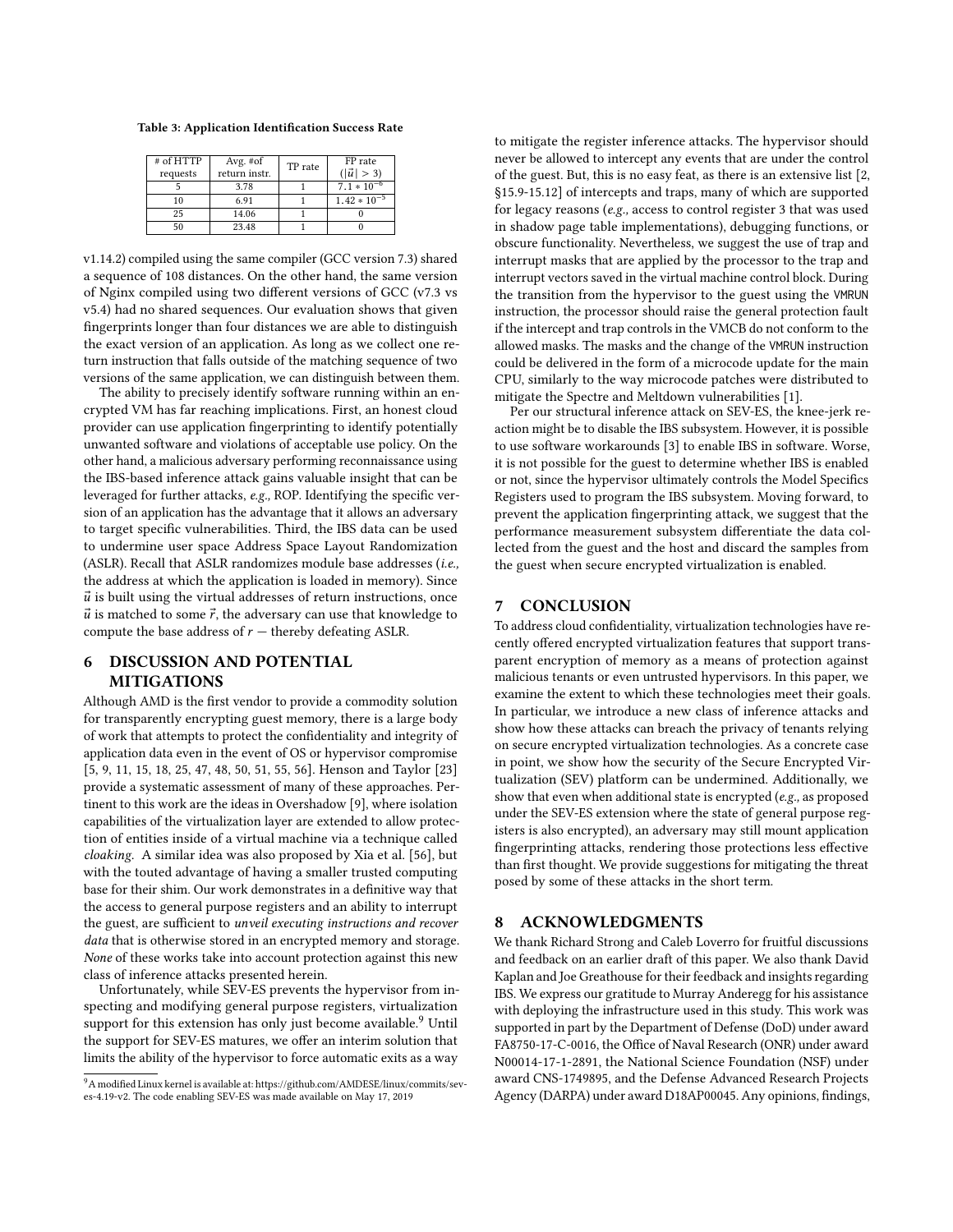and conclusions expressed herein are those of the authors and do not necessarily reflect the views of the DoD, ONR, NSF, or DARPA.

#### REFERENCES

- <span id="page-11-55"></span>[1] L. Abrams. Intel releases linux CPU microcodes to fix meltdown and spectre bugs, 2017.
- <span id="page-11-54"></span>[2] AMD. AMD64 architecture programmer's manual volume 2: System programming. [http://support.amd.com/TechDocs/24593.pdf,](http://support.amd.com/TechDocs/24593.pdf) 2017.
- <span id="page-11-41"></span>[3] AMD. AMD research instruction based sampling toolkit. [https://github.com/](https://github.com/jlgreathouse/AMD_IBS_Toolkit) [jlgreathouse/AMD\\_IBS\\_Toolkit,](https://github.com/jlgreathouse/AMD_IBS_Toolkit) 2018.
- <span id="page-11-18"></span>[4] AMD. SEV-ES guest-hypervisor communication block standardization. [https:](https://developer.amd.com/wp-content/resources/56421.pdf) [//developer.amd.com/wp-content/resources/56421.pdf,](https://developer.amd.com/wp-content/resources/56421.pdf) 2019.
- <span id="page-11-42"></span>[5] A. Baumann, M. Peinado, and G. Hunt. Shielding applications from an untrusted cloud with haven. In USENIX Symposium on Operating Systems Design and Implementation, pages 267–283, 2014.
- <span id="page-11-29"></span>[6] A. K. Biswas, D. Ghosal, and S. Nagaraja. A survey of timing channels and countermeasures. ACM Computer Surveys, 50(1):6:1–6:39, Mar. 2017.
- <span id="page-11-16"></span>[7] J. V. Bulck, N. Weichbrodt, R. Kapitza, F. Piessens, and R. Strackx. Telling your secrets without page faults: Stealthy page table-based attacks on enclaved execution. In USENIX Security Symposium, pages 1041–1056, 2017.
- <span id="page-11-9"></span>[8] S. Checkoway and H. Shacham. Iago attacks: why the system call API is a bad untrusted RPC interface. In Architectural Support for Programming Languages and Operating Systems, pages 253–264, 2013.
- <span id="page-11-43"></span>[9] X. Chen, T. Garfinkel, E. C. Lewis, P. Subrahmanyam, C. A. Waldspurger, D. Boneh, J. Dwoskin, and D. R. Ports. Overshadow: A virtualization-based approach to retrofitting protection in commodity operating systems. SIGPLAN Not., 43(3): 2–13, Mar. 2008.
- [10] V. Costan, I. Lebedev, and S. Devadas. Sanctum: Minimal hardware extensions for strong software isolation. In USENIX Security Symposium, pages 857–874, 2016.
- <span id="page-11-44"></span>[11] J. Criswell, N. Dautenhahn, and V. Adve. Virtual ghost: Protecting applications from hostile operating systems. In ACM Conference on Architectural Support for Programming Languages and Operating Systems, pages 81–96, 2014.
- <span id="page-11-17"></span>[12] CTS-LABS. Severe security advisory on AMD processors. [https://amdflaws.com,](https://amdflaws.com) 2018.
- <span id="page-11-38"></span>[13] P. J. Drongowski. Instruction-based sampling: A new performance analysis technique for AMD family 10h processors. [https://developer.amd.com/wordpress/](https://developer.amd.com/wordpress/media/2012/10/AMD_IBS_paper_EN.pdf) [media/2012/10/AMD\\_IBS\\_paper\\_EN.pdf,](https://developer.amd.com/wordpress/media/2012/10/AMD_IBS_paper_EN.pdf) 2007.
- <span id="page-11-33"></span>[14] Z.-H. Du, Z. Ying, Z. Ma, Y. Mai, P. Wang, J. Liu, and J. Fang. Secure Encrypted Virtualization is Unsecur[e https://arxiv.org/pdf/1712.05090.pdf,](https://arxiv.org/pdf/1712.05090.pdf) 2017.
- <span id="page-11-45"></span>[15] R. Elbaz, D. Champagne, C. Gebotys, R. B. Lee, N. Potlapally, and L. Torres. Hardware mechanisms for memory authentication: A survey of existing techniques and engines. In Transactions on Computational Science IV, pages 1-22, 2009.
- <span id="page-11-35"></span>[16] S. Forrest, S. A. Hofmeyr, A. Somayaji, and T. A. Longstaff. A sense of self for Unix processes. In IEEE Symposium on Security & Privacy, 1996.
- <span id="page-11-1"></span>[17] J. Greene. Intel Trusted Execution Technology. [https://www.intel.com/content/](https://www.intel.com/content/www/us/en/architecture-and-technology/trusted-execution-technology/trusted-execution-technology-security-paper.html) [www/us/en/architecture-and-technology/trusted-execution-technology/](https://www.intel.com/content/www/us/en/architecture-and-technology/trusted-execution-technology/trusted-execution-technology-security-paper.html) [trusted-execution-technology-security-paper.html,](https://www.intel.com/content/www/us/en/architecture-and-technology/trusted-execution-technology/trusted-execution-technology-security-paper.html) 2012.
- <span id="page-11-46"></span>[18] S. Gueron. Memory encryption for general-purpose processors. IEEE Security Privacy, 14(6):54–62, Nov 2016.
- [19] S. Gueron. A memory encryption engine suitable for general purpose processors. ePrint Archive, Report 2016/204, 2016. [https://eprint.iacr.org/2016/204.](https://eprint.iacr.org/2016/204)
- <span id="page-11-25"></span>[20] D. Gullasch, E. Bangerter, and S. Krenn. Cache games – bringing access-based cache attacks on AES to practice. In IEEE Symposium on Security & Privacy, pages 490–505, May 2011.
- <span id="page-11-6"></span>[21] J. A. Halderman, S. D. Schoen, N. Heninger, W. Clarkson, W. Paul, J. A. Calandrino, A. J. Feldman, J. Appelbaum, and E. W. Felten. Lest we remember: Cold boot attacks on encryption keys. In USENIX Security Symposium, pages 45–60, 2009.
- <span id="page-11-4"></span>[22] Y. Hebbal, S. Laniepce, and J. M. Menaud. Virtual machine introspection: Techniques and applications. In International Conference on Availability, Reliability and Security, pages 676–685, Aug 2015.
- <span id="page-11-53"></span>[23] M. Henson and S. Taylor. Memory encryption: A survey of existing techniques. ACM Computer Survey, 46(4):53:1–53:26, Mar. 2014.
- <span id="page-11-11"></span>[24] F. Hetzelt and R. Buhren. Security analysis of encrypted virtual machines. In ACM International Conference on Virtual Execution Environments, pages 129–142, 2017.
- <span id="page-11-47"></span>[25] S. Jin, J. Ahn, S. Cha, and J. Huh. Architectural support for secure virtualization under a vulnerable hypervisor. In International Symposium on Microarchitecture, pages 272–283, Dec 2011.
- <span id="page-11-7"></span>[26] D. Kaplan. Protecting VM register state with SEV-ES. [http://support.amd.com/](http://support.amd.com/TechDocs/Protecting%20VM%20Register%20State%20with%20SEV-ES.pdf) [TechDocs/Protecting%20VM%20Register%20State%20with%20SEV-ES.pdf,](http://support.amd.com/TechDocs/Protecting%20VM%20Register%20State%20with%20SEV-ES.pdf) 2017.
- <span id="page-11-5"></span>[27] D. Kaplan, J. Powell, and T. Woller. [http://amd-dev.wpengine.netdna-cdn.com/wordpress/media/2013/12/AMD\\_](http://amd-dev.wpengine.netdna-cdn.com/wordpress/media/2013/12/AMD_Memory_Encryption_Whitepaper_v7-Public.pdf) [Memory\\_Encryption\\_Whitepaper\\_v7-Public.pdf,](http://amd-dev.wpengine.netdna-cdn.com/wordpress/media/2013/12/AMD_Memory_Encryption_Whitepaper_v7-Public.pdf) 2016.
- <span id="page-11-26"></span>[28] Y. Kim, R. Daly, J. Kim, C. Fallin, J. Lee, D. Lee, C. Wilkerson, K. Lai, and O. Mutlu. Rowhammer: Reliability analysis and security implications. CoRR, abs/1603.00747, 2016.
- <span id="page-11-19"></span>[29] P. Kocher, D. Genkin, D. Gruss, W. Haas, M. Hamburg, M. Lipp, S. Mangard, T. Prescher, M. Schwarz, and Y. Yarom. Spectre attacks: Exploiting speculative execution. [https://arxiv.org/abs/1801.01203,](https://arxiv.org/abs/1801.01203) 2018.
- <span id="page-11-13"></span>[30] J. Lee, J. Jang, Y. Jang, N. Kwak, Y. Choi, C. Choi, T. Kim, M. Peinado, and B. B. Kang. Hacking in darkness: Return-oriented programming against secure enclaves. In USENIX Security Symposium, pages 523–539, 2017.
- <span id="page-11-14"></span>[31] S. Lee, M.-W. Shih, P. Gera, T. Kim, H. Kim, and M. Peinado. Inferring fine-grained control flow inside SGX enclaves with branch shadowing. In USENIX Security Symposium, pages 557–574, 2017.
- <span id="page-11-8"></span>[32] T. Lendacky. [RFC PATCH v1 00/18] x86: Secure memory encryption (AMD). [https://www.mail-archive.com/linux-doc@vger.kernel.org/msg02713.html,](https://www.mail-archive.com/linux-doc@vger.kernel.org/msg02713.html) 2016.
- <span id="page-11-20"></span>M. Lipp, M. Schwarz, D. Gruss, T. Prescher, W. Haas, S. Mangard, P. Kocher, D. Genkin, Y. Yarom, and M. Hamburg. Meltdown. [https://arxiv.org/abs/1801.](https://arxiv.org/abs/1801.01207) [01207,](https://arxiv.org/abs/1801.01207) 2018.
- <span id="page-11-30"></span>[34] Y. Lyu and P. Mishra. A survey of side-channel attacks on caches and countermeasures. Journal of Hardware and Systems Security, Nov 2017.
- <span id="page-11-21"></span>[35] G. Maisuradze and C. Rossow. Speculose: Analyzing the security implications of speculative execution in CPUs. [https://arxiv.org/abs/1801.04084,](https://arxiv.org/abs/1801.04084) 2018.
- <span id="page-11-10"></span>M. Morbitzer, M. Huber, J. Horsch, and S. Wessel. Severed: Subverting amd's virtual machine encryption. In European Workshop on System Security, 2018.
- <span id="page-11-34"></span>M. Morbitzer, M. Huber, and J. Horsch. Extracting secrets from encrypted virtual machines. In ACM CODASPY, 2019.
- <span id="page-11-3"></span>[38] National Security Institute. Department of Defense Trusted Computer System Evaluation Criteria. Department of Defense, 1985.
- <span id="page-11-40"></span>[39] E. PARSA. Cloudsuite. [http://cloudsuite.ch/,](http://cloudsuite.ch/) 2018.
- <span id="page-11-27"></span>[40] P. Pessl, D. Gruss, C. Maurice, M. Schwarz, and S. Mangard. DRAMA: Exploiting DRAM addressing for cross-cpu attacks. In USENIX Security Symposium, pages 565–581, 2016.
- <span id="page-11-12"></span>[41] J. V. B. F. Piessens and R. Strackx. Sgx-step: A practical attack framework for precise enclave execution control. In Workshop on System Software for Trusted Execution (SysTEX), 2017.
- <span id="page-11-36"></span>[42] N. A. Quynh. Operating system fingerprinting for virtual machines. Defcon, 2010.
- <span id="page-11-39"></span>[43] E. Rescorla. SSL and TLS: Designing and Building Secure Systems. Addison-Wesley, 2001.
- <span id="page-11-32"></span>[44] J. Sharkey. Breaking hardware-enforced security with hypervisors. Black Hat USA, 2016.
- <span id="page-11-23"></span>[45] S. Shinde, Z. L. Chua, V. Narayanan, and P. Saxena. Preventing page faults from telling your secrets. In ACM Conference on Computer and Communications Security, pages 317–328, 2016.
- <span id="page-11-31"></span>[46] R. Spreitzer, V. Moonsamy, T. Korak, and S. Mangard. SoK: systematic classification of side-channel attacks on mobile devices. CoRR, 2016.
- <span id="page-11-48"></span>[47] J. Szefer and R. B. Lee. Architectural support for hypervisor-secure virtualization. SIGPLAN Not., 47(4):437–450, Mar. 2012.
- <span id="page-11-49"></span>[48] B.-P. Tine and S. Yalamanchili. Pagevault: Securing off-chip memory using pagebased authentication. In Proceedings of the International Symposium on Memory Systems, pages 293–304, 2017.
- <span id="page-11-2"></span>[49] Trusted Computing Group. TPM Main: Part 1 – Design Principles. [https://](https://trustedcomputinggroup.org/resource/tpm-main-specification/) [trustedcomputinggroup.org/resource/tpm-main-specification/,](https://trustedcomputinggroup.org/resource/tpm-main-specification/) 2003.
- <span id="page-11-22"></span>[50] T. Unterluggauer, M. Werner, and S. Mangard. Securing memory encryption and authentication against side-channel attacks using unprotected primitives. IACR ePrint Archive, 2017:663, 2017.
- <span id="page-11-50"></span>[51] A. Vahldiek-Oberwagner, E. Elnikety, D. Garg, and P. Druschel. Erim: Secure and efficient in-process isolation with memory protection keys. [https://arxiv.org/abs/](https://arxiv.org/abs/1801.06822) [1801.06822,](https://arxiv.org/abs/1801.06822) 2018.
- <span id="page-11-0"></span>[52] VMware. Securing the cloud: A review of cloud computing, security implictions, and best practices, 2009.
- <span id="page-11-15"></span>[53] W. Wang, G. Chen, X. Pan, Y. Zhang, X. Wang, V. Bindschaedler, H. Tang, and C. A. Gunter. Leaky cauldron on the dark land: Understanding memory side-channel hazards in SGX. In ACM Conference on Computer and Communications Security, pages 2421–2434, 2017.
- <span id="page-11-37"></span>[54] C. Warrender, S. Forrest, and B. Pearlmutter. Detecting intrusions using system calls: alternative data models. In IEEE Symposium on Security & Privacy, pages 133–145, 1999.
- <span id="page-11-51"></span>[55] M. Werner, T. Unterluggauer, R. Schilling, D. Schaffenrath, and S. Mangard. Transparent memory encryption and authentication. In Field Programmable Logic and Applications (FPL), pages 1–6, 2017.
- <span id="page-11-52"></span>[56] Y. Xia, Y. Liu, and H. Chen. Architecture support for guest-transparent vm protection from untrusted hypervisor and physical attacks. In International Symposium on High Performance Computer Architecture, pages 246–257, Feb 2013.
- <span id="page-11-28"></span>[57] Y. Xiao, X. Zhang, Y. Zhang, and R. Teodorescu. One bit flips, one cloud flops: Cross-vm row hammer attacks and privilege escalation. In USENIX Security Symposium, pages 19–35, 2016.
- <span id="page-11-24"></span>[58] Y. Xu, W. Cui, and M. Peinado. Controlled-channel attacks: Deterministic side channels for untrusted operating systems. In IEEE Symposium on Security & Privacy, pages 640–656, 2015.